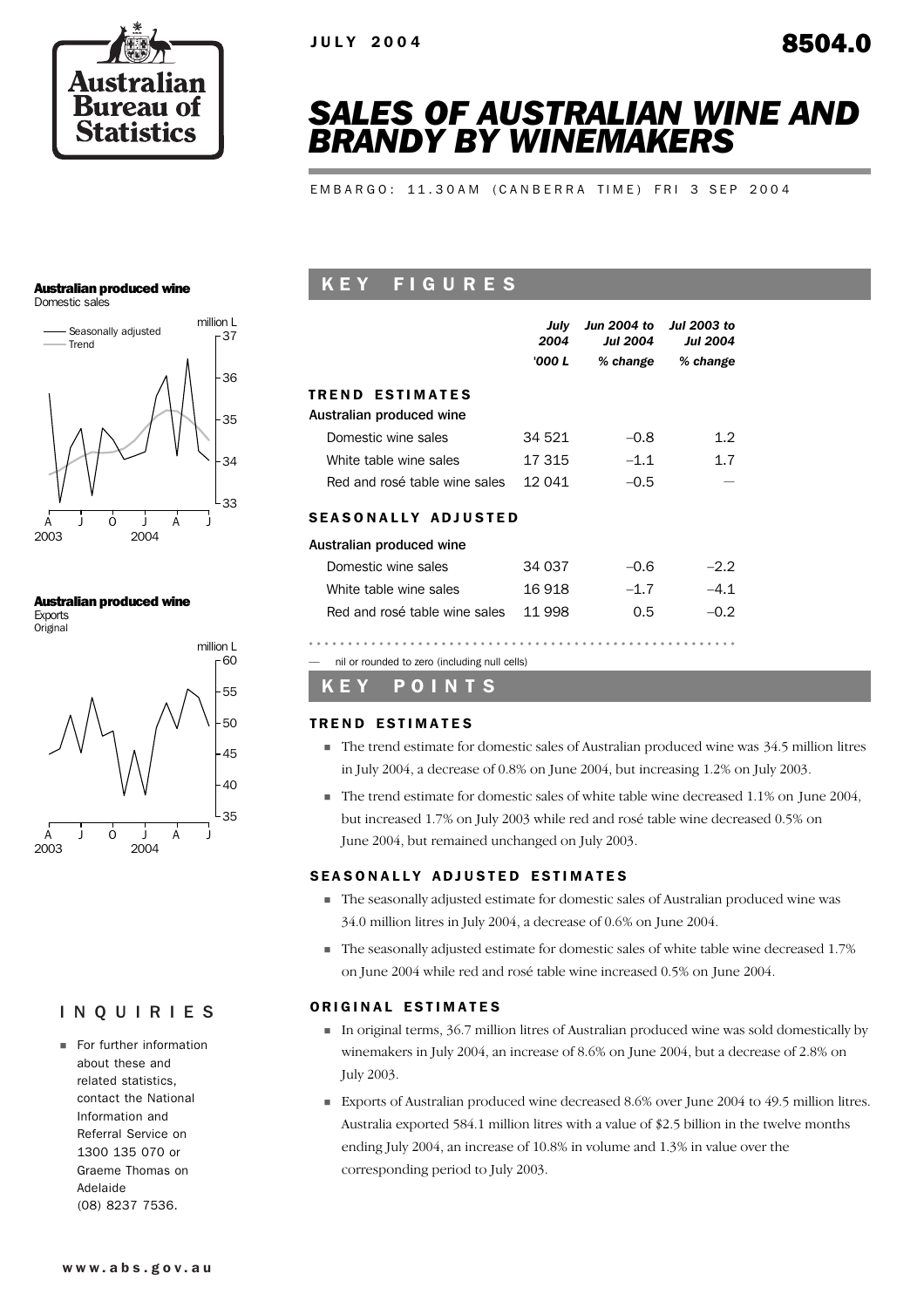# NOTES

| FORTHCOMING ISSUES    | <b>ISSUE</b>                                                               | <b>RELEASE DATE</b>                                                                                                                                                                                                                                                                                                                                                                                                                                       |
|-----------------------|----------------------------------------------------------------------------|-----------------------------------------------------------------------------------------------------------------------------------------------------------------------------------------------------------------------------------------------------------------------------------------------------------------------------------------------------------------------------------------------------------------------------------------------------------|
|                       | August 2004                                                                | 6 October 2004                                                                                                                                                                                                                                                                                                                                                                                                                                            |
|                       | September 2004                                                             | 3 November 2004                                                                                                                                                                                                                                                                                                                                                                                                                                           |
|                       | October 2004                                                               | 3 December 2004                                                                                                                                                                                                                                                                                                                                                                                                                                           |
|                       | November 2004                                                              | 12 January 2005                                                                                                                                                                                                                                                                                                                                                                                                                                           |
|                       | December 2004                                                              | 4 February 2005                                                                                                                                                                                                                                                                                                                                                                                                                                           |
|                       | January 2005                                                               | 3 March 2005                                                                                                                                                                                                                                                                                                                                                                                                                                              |
|                       |                                                                            |                                                                                                                                                                                                                                                                                                                                                                                                                                                           |
| CHANGES IN THIS ISSUE | timeseries@abs.gov.au.                                                     | Seasonally adjusted and trend estimates have been revised this issue as a result of an<br>annual reanalysis. This includes changes in the method of seasonal adjustment and trend<br>estimation. Additional information on the seasonal adjustment methods applied to Sales<br>of Australian Wine and Brandy by Winemakers time series is available on request by<br>contacting the ABS Time Series Analysis section on telephone (02) 6252 6345 or email |
| DATA NOTES            | There are no data notes in this issue.                                     |                                                                                                                                                                                                                                                                                                                                                                                                                                                           |
| ROUNDING              | component items and totals.                                                | Where figures have been rounded, discrepancies may occur between sums of the                                                                                                                                                                                                                                                                                                                                                                              |
| ABBREVIATIONS         | AWBC<br>f.o.b.<br>free on board<br>litre<br>L<br>litres of alcohol<br>L al | Australian Wine and Brandy Corporation                                                                                                                                                                                                                                                                                                                                                                                                                    |

Susan Linacre Acting Australian Statistician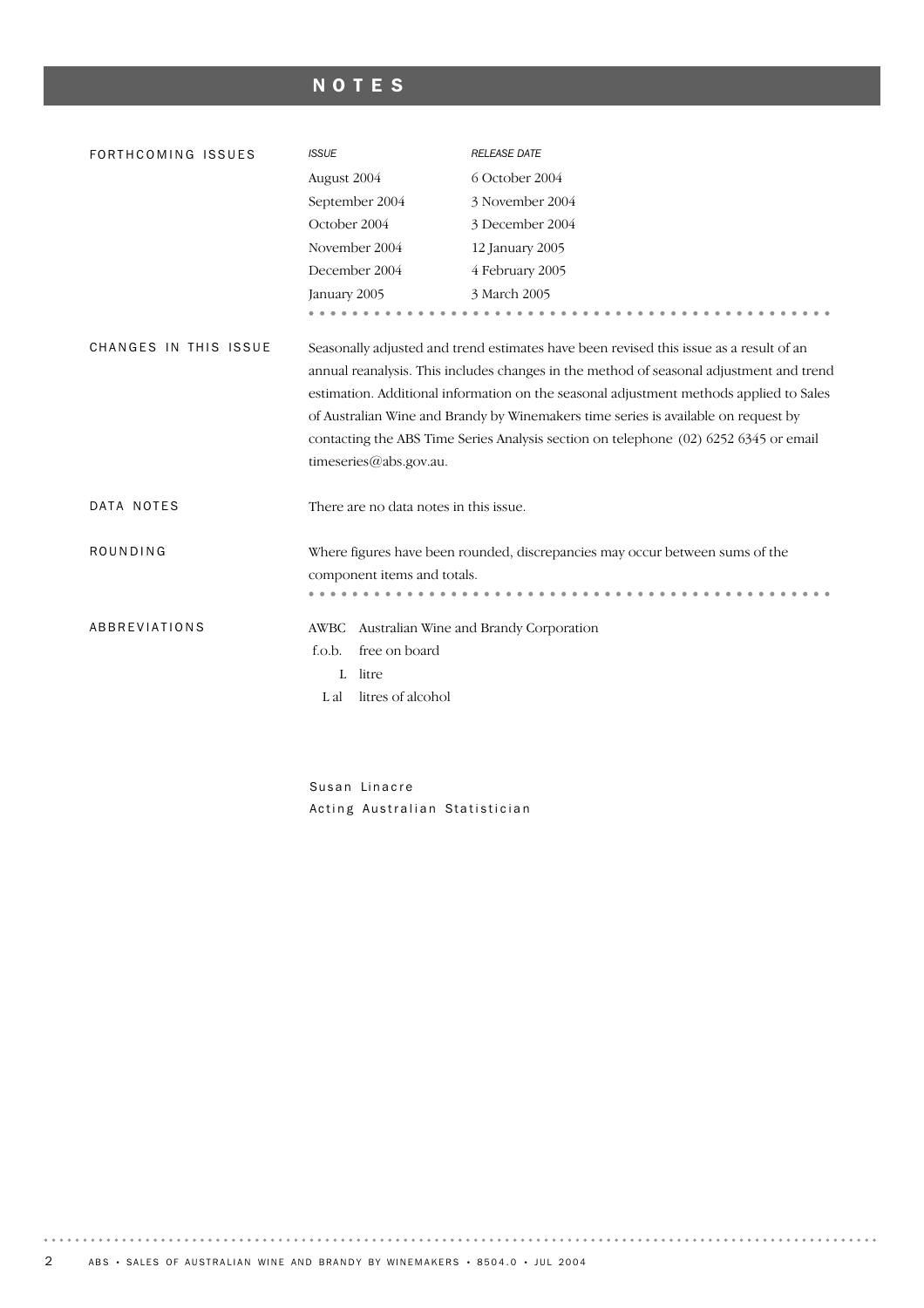TOTAL WHITE AND RED/ROSÉ TABLE WINE

The trend estimate for total sales of white table wine decreased 1.1% on June 2004, but increased 1.7% on July 2003. The trend estimate for total red and rosé wine decreased 0.5% on June 2004, but remained unchanged on July 2003.



TABLE WINE, GLASS CONTAINER LESS THAN 2 LITRES

The trend estimate for sales of white table wine in glass containers of less than 2 litres decreased 0.3% on June 2004, but increased 4.4% on July 2003. The trend estimate for red and rosé wine sales in glass containers of less than 2 litres decreased 0.2% on June 2004, but increased 2.8% on July 2003.





The trend estimate for domestic sales of white table wine in soft packs decreased 1.3% on June 2004, and 0.9% on July 2003. The trend estimate for red and rosé wine in soft packs decreased 0.8% on June 2004, and 4.5% on July 2003.



TABLE WINE, SOFT PACK CONTAINERS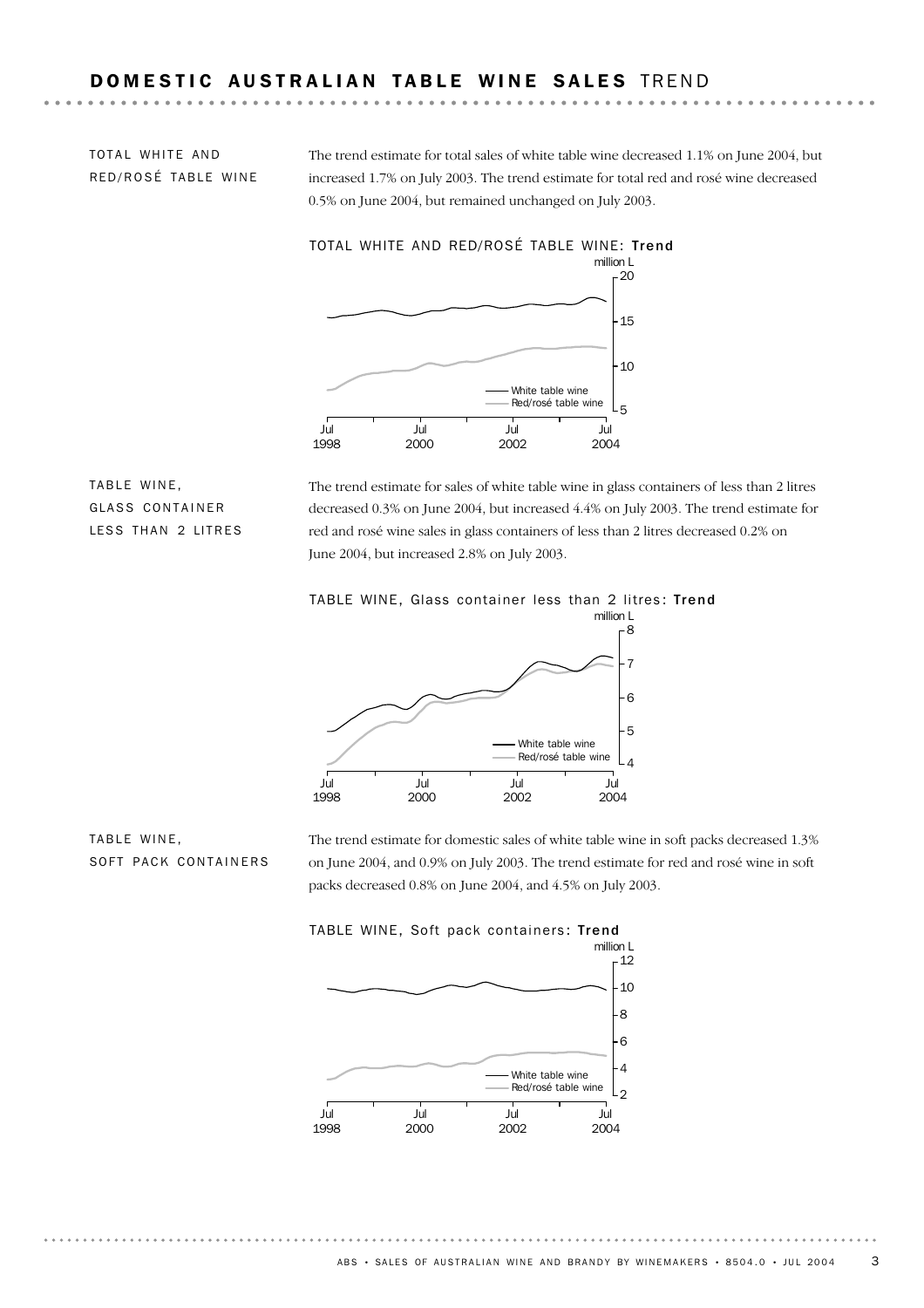# EXPORTS OF AUSTRALIAN PRODUCED WINE

ANNUAL EXPORTS OF AUSTRALIAN PRODUCED WINE

The graph below shows that there has been steady growth in original terms in the quantity of exports of Australian produced wine over the last sixteen years. In 1987–88, 39.1 million litres of wine were exported. Exports gradually grew over the next five years to reach over 100 million litres in 1992–93. By 1998–99 exports had reached 200.9 million litres. Since then there has been rapid growth with 284.9 million litres of wine exported in 1999–2000, a 41.8% rise on 1998–99. Over the following three years there were rises of 18.7%, 23.7% and 24.0% respectively. In 2003–04 exports totalled 578.3 million litres, an increase of 11.5% on 2002–03.

### EXPORTS OF AUSTRALIAN PRODUCED WINE, Annual totals: Original



## EXPORTS OF WHITE AND RED/ROSÉ TABLE WINE

In original terms, 49.5 million litres of Australian produced wine were exported in July 2004, a decrease of 8.6% on June 2004, but an increase of 9.5% on July 2003. In July 2004, 19.2 million litres of Australian produced white table wine were exported, an increase of 7.6% on June 2004 and 8.7% on July 2003. Australia exported 29.6 million litres of Australian produced red and rosé table wine in July 2004, a decrease of 16.2% on June 2004, but an increase of 10.6% on July 2003.



### EXPORTS OF TABLE WINE BY TYPE: Original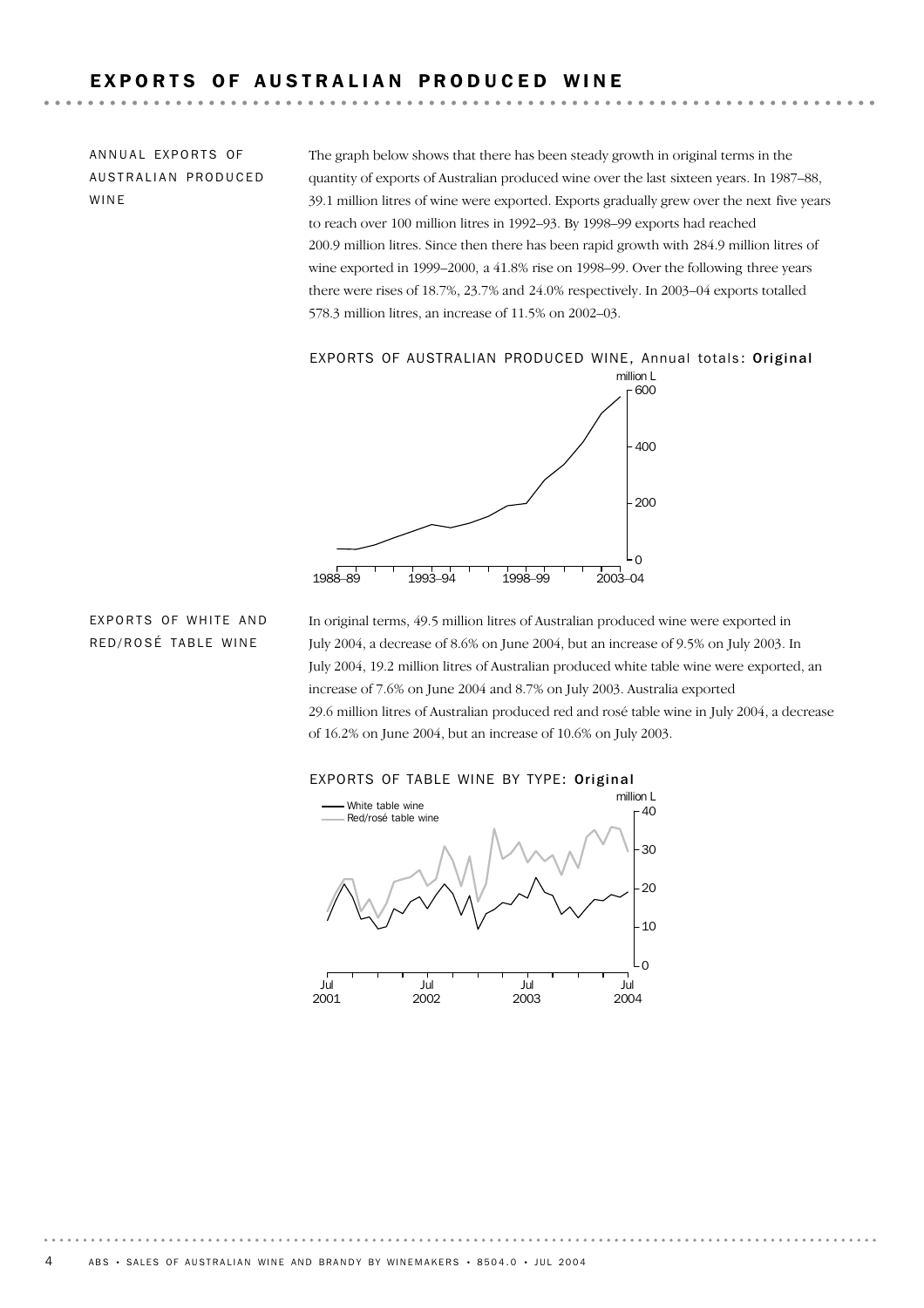UNIT VALUE OF WINE EXPORTS

In original terms, 49.5 million litres of wine valued at \$208.3 million were exported in July 2004, a decrease of 8.6% in quantity and 14.0% in value on June 2004. The average value of Australian wine exported in July 2004 was \$4.21 per litre, down from \$4.49 per litre in July 2003 and also down when compared to \$4.47 per litre in June 2004.

### UNIT VALUE OF WINE EXPORTS: Original



DIFFFRENCES BETWEEN ABS AND AWBC WINE EXPORT FIGURES

The value of wine exports reported in this publication is derived by the ABS from customs export records and the ABS converts the value on the day of shipment, at the daily conversion rate (see paragraph 9 of the Explanatory Notes for more detail). The Australian Wine and Brandy Corporation (AWBC) also report the value of exports and the exporter makes the conversion when submitting wine for export approval. With the AWBC method, it is expected that some of the conversions will occur at hedged rates while this does not occur with the ABS method. For July the value reported by the ABS was \$208.3 million while the AWBC value was \$225.7 million. When the Australian exchange rate is moving significantly the alternative methods will result in diverging valuations.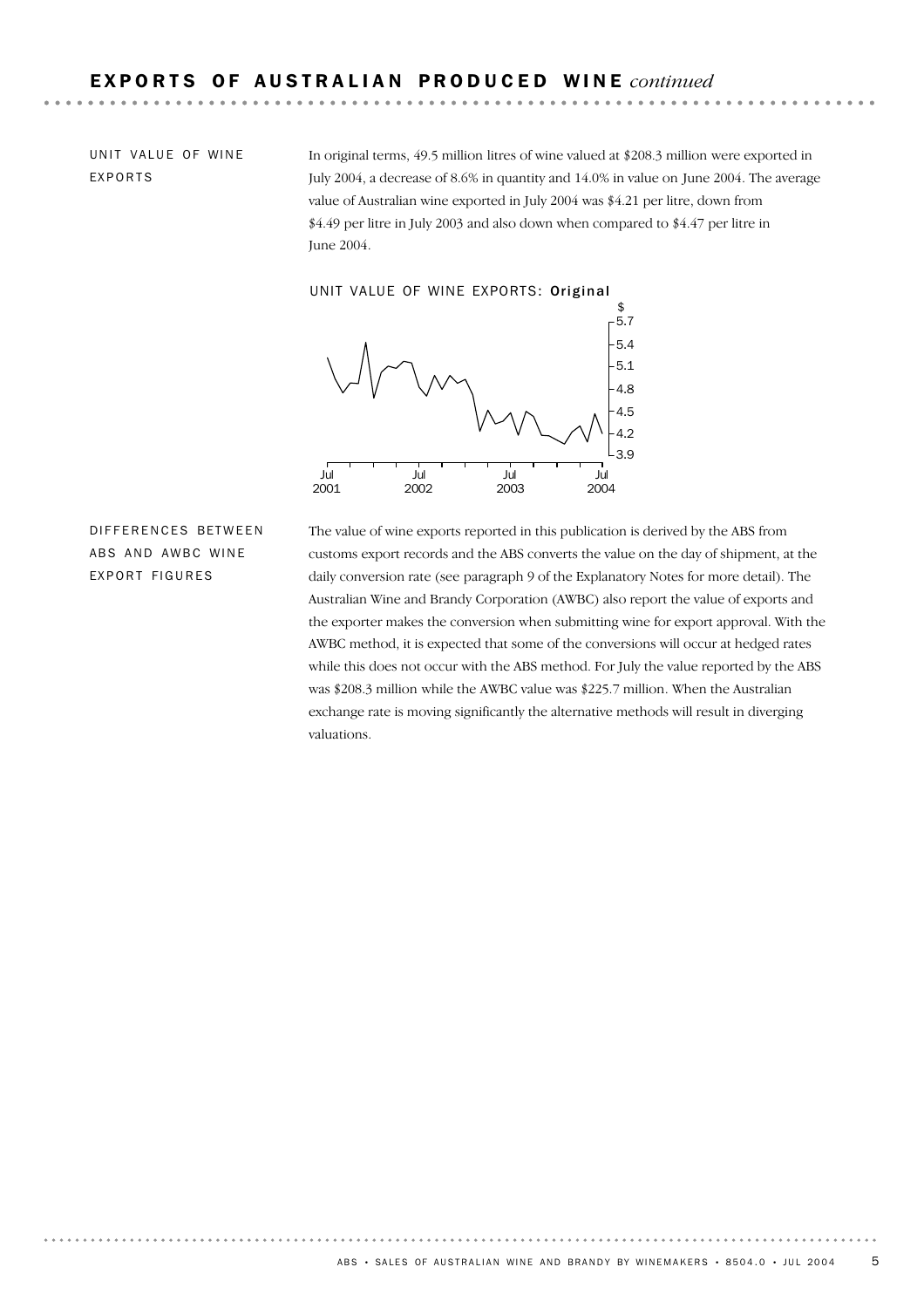WINE IMPORTS CLEARED FOR HOME CONSUMPTION

 $\mathbf{A} \times \mathbf{A} \times \mathbf{A} \times \mathbf{A}$ 

In original terms, 1.5 million litres of wine were imported, an increase of 40.7% in quantity and 41.2% in value on June 2004. The average value of wine imports cleared for home consumption in July 2004 was \$8.10 per litre, down from \$11.54 per litre in July 2003.

WINE IMPORTS CLEARED: Original



DISPOSALS OF AUSTRALIAN PRODUCED WINE AND WINE AVAILABLE FOR CONSUMPTION IN AUSTRALIA

The original data for the June quarter 2004 shows that wine available for consumption in Australia increased 2.6% on the same quarter in 2003. Domestic sales of Australian wine increased 1.8% and wine imports increased 34.6%. Total disposals of Australian produced wine increased by 7.6% on the same quarter in 2003 with exports also increasing by 11.6%.

|                   | Domestic   | Wine imports |               |                      | Total          |
|-------------------|------------|--------------|---------------|----------------------|----------------|
|                   | sales of   | cleared      | Wine          | Exports of           | disposals of   |
|                   | Australian | for home     | available for | Australian           | Australian     |
|                   | produced   | consumption  | consumption   | produced             | produced       |
|                   | wine (A)   | (B)          | $(A + B)$     | wine $(C)$           | wine $(A + C)$ |
| Period            | '000 L     | '000 L       | '000 L        | '000 $L$             | '000 $L$       |
| $2001 - 02$       | 386 232    | 14 479       | 400 711       | 418 390              | 804 622        |
| $2002 - 03$       | 402 479    | 17 112       | 419 591       | 518 595              | 921 074        |
| 2003-04           | 417378     | r18 737      | r436 115      | r579 796             | r997 174       |
| June Quarter 2003 | 99 615     | 2 5 1 6      | 102 131       | 142 195              | 241810         |
| June Ouarter 2004 | 101 394    | 3 3 8 6      | 104 780       | r <sub>158</sub> 759 | r260 153       |

revised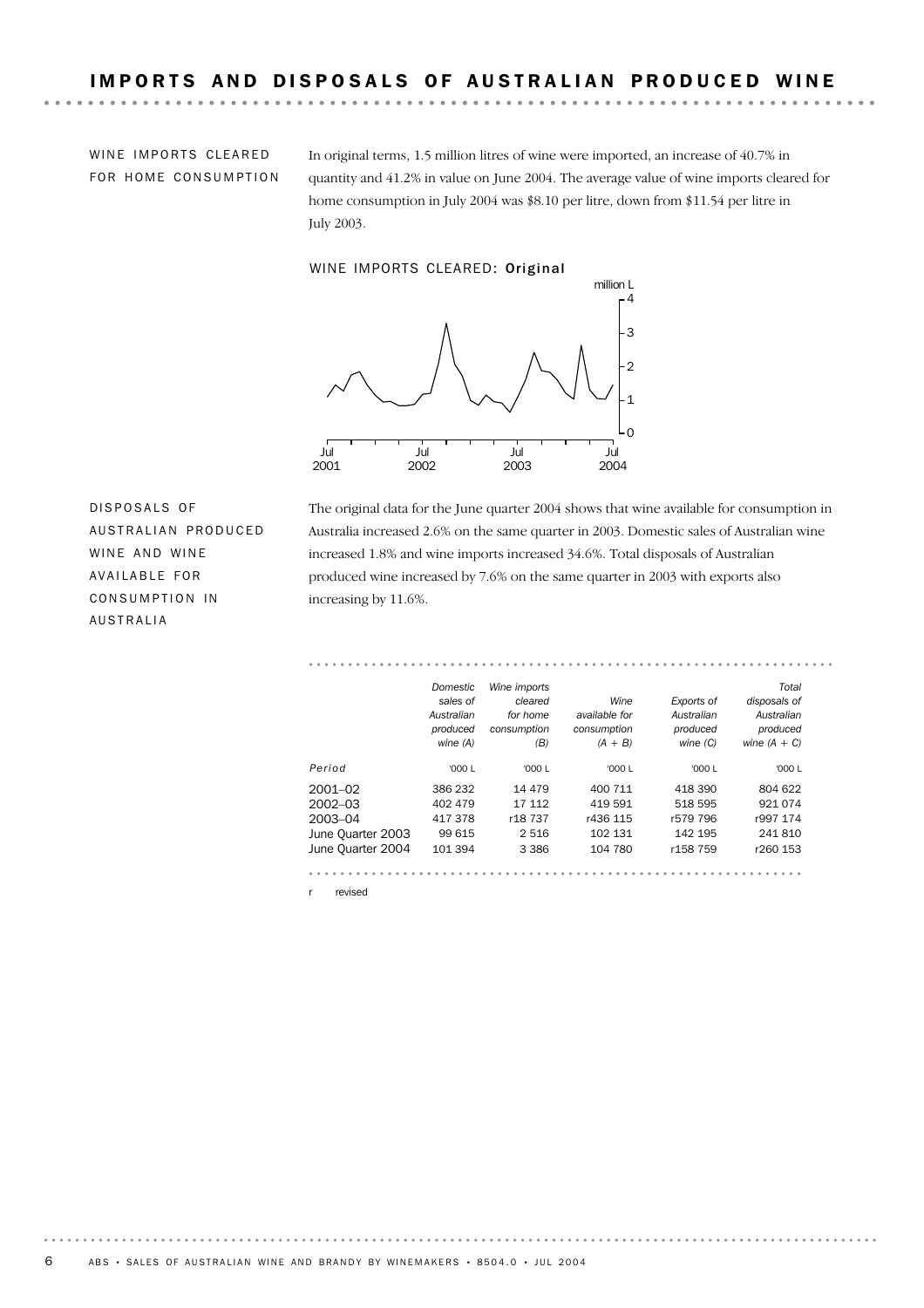#### DOMESTIC SALES OF AUSTRALIAN WINE, By container type

#### WHITE TABLE WINE PED AND ROSÉ TABLE WINE *Total Total Glass less Soft Glass less Soft table other Total Total*(b) *packs*(a) *than 2 litres packs*(a) *Total*(b) *than 2 litres wine wine wine Period* '000 L '000 L '000 L '000 L '000 L '000 L '000 L '000 L '000 L ORIGINAL **2001–02** 75 657 122 776 199 881 73 622 56 085 130 401 330 281 55 952 **386 232**<br>**2002–03** 81 678 118 893 201 631 79 752 62 788 142 835 344 465 58 010 402 479 2001−02 (56085 130 401 330 281 2002−03 84 225 118 893 201 631 73 622 56 085 130 401 330 281 55 952 386 232<br>2002−03 81 678 118 893 201 631 79 752 62 788 142 835 344 465 58 010 402 479<br>2003−04 84 225 120 935 207 962 82 832 2001–02 75 657 122 776 199 881 73 622 56 085 130 401 330 281 55 952 386 232 2003 July 7 265 10 692 18 016 7 975 6 485 14 503 32 519 5 240 37 760 August 6 195 9 249 15 537 7 280 5 539 12 980 28 517 5 052 **33 569** September 7 135 10 072 17 363 7 530 5 869 13 494 30 858 5 193 36 050<br>October 7 872 11 070 19 290 7 761 5 904 13 801 33 091 6 739 39 831 0ctober 7 872 11 070 19 290 7 761 5 904 13 801 33 091 6 739 **39 831** November 8 529 11 337 19 969 7 794 5 618 13 516 33 485 7 418 40 904 December 9 371 10 367 19 976 7 525 4 859 12 608 32 584 8 150 40 734 2004 January 4 774 7 771 12 634 3 659 2 751 6 417 19 051 3 002 **22 053** February 6 573 9 759 16 594 5 386 4 095 9 600 26 193 3 365 **29 558** March 7 419 11 276 18 987 6 604 5 355 12 003 30 991 4 534 35 525<br>April 6 352 10 267 17 505 6 235 5 118 11 639 29 144 4 547 33 691 4 2003 14 2003 14 2003 14 2003 14 4 534 **35 525**<br>April 6 352 10 267 17 505 6 6 235 5 118 11 639 29 144 4 547 **33 691**<br>May 6 305 9 898 16 290 7 232 5 731 13 062 29 352 4 548 **33 900** April 6 352 10 267 17 505 6 235 5 118 11 639 29 144 4 547 **33 691** June 6435 9 177 15 801 7 851 5 471 13 451 29 252 4 550 33 803 July 6 854 10 269 17 227 7 894 6 261 14 254 31 481 5 217 36 698 SEASONALLY ADJUSTED 2003 July 7 217 10 202 17 645 6 846 5 156 12 027 29 672 5 125 34 797 August 6 557 9 529 16 325 6 681 4 652 11 638 27 963 5 231 33 194 September 6 785 10 324 17 276 6 952 5 553 12 478 29 754 5 059 34 813 October 7 026 9 808 16 936 7 047 5 389 12 405 29 341 5 186 34 527<br>November 6 500 10 080 16 898 6 374 5 416 12 041 28 939 5 116 34 055 December 7 030 9 491 16 852 6 965 5 079 12 194 29 046 5 089 34 135 November 6 500 10 080 16 898 6 374 5 416 12 041 28 939 5 116 34 055 2004 January 6 907 10 454 17 287 6 918 5 006 11 913 29 200 5 045 **34 245** February 7 320 10 190 17 767 7 070 5 314 12 482 30 249 5 313 35 562 March 7 412 10 353 18 078 7 201 5 203 12 554 30 632 5 424 36 056<br>
April 6 653 10 127 17 361 6 505 5 039 11 654 29 015 5 125 34 140 April 6 653 10 127 17 361 6 505 5 039 11 654 29 015 5 125 **34 140** May 7 530 10 426 18 018 7 073 5 870 13 11 034 29 013 5 123 34 140 June 7 195 9 755 17 208 6 959 4 805 11 939 29 147 5 103 34 250 July 7 041 9 821 16 918 6 921 5 028 11 998 28 916 5 121 34 037 TREND 2003 July 6 898 10 001 17 032 6 762 5 202 12 040 29 072 5 051 34 123 August 6 848 10 003 17 026 6 784 5 220 12 097 29 123 5 107 34 230 September 6 800 9 956 16 958 6 797 5 229 12 129 29 087 5 129 34 216<br>October 6 793 9 934 16 928 6 813 5 249 12 166 29 094 5 134 34 228 October 6 793 9 934 16 928 6 813 5 249 12 166 29 094 5 134 34 228 November 6 835 9 951 16 982 6 839 5 262 12 199 29 181 5 135 34 316 December 6 920 10 018 17 142 6 876 5 251 12 222 29 364 5 148 34 512 2004 January 7 039 10 120 17 390 6 928 5 216 12 242 29 632 5 183 **34 815** February 7 148 10 198 17 614 6 977 5 165 12 246 29 860 5 223 35 083 March 7 218 10 230 17 739 7 008 5 124 12 241 29 980 5 246 35 226 April 7 253 10 203 17 748 7 013 5 091 12 217 29 965 5 246 **35 211** May 7 251 10 129 17 652 6 994 5 050 12 162 29 814 5 227 **35 041** June 7 226 10 041 17 504 6 966 5 009 12 096 29 600 5 198 34 798 July 7 202 9 908 17 315 6 949 4 968 12 041 29 356 5 165 **34 521**

(a) Soft pack containers include all collapsible packs, plastic or otherwise.

(b) Components do not add to total. The difference between the components and total is 'wine in other containers' (seeGlossary).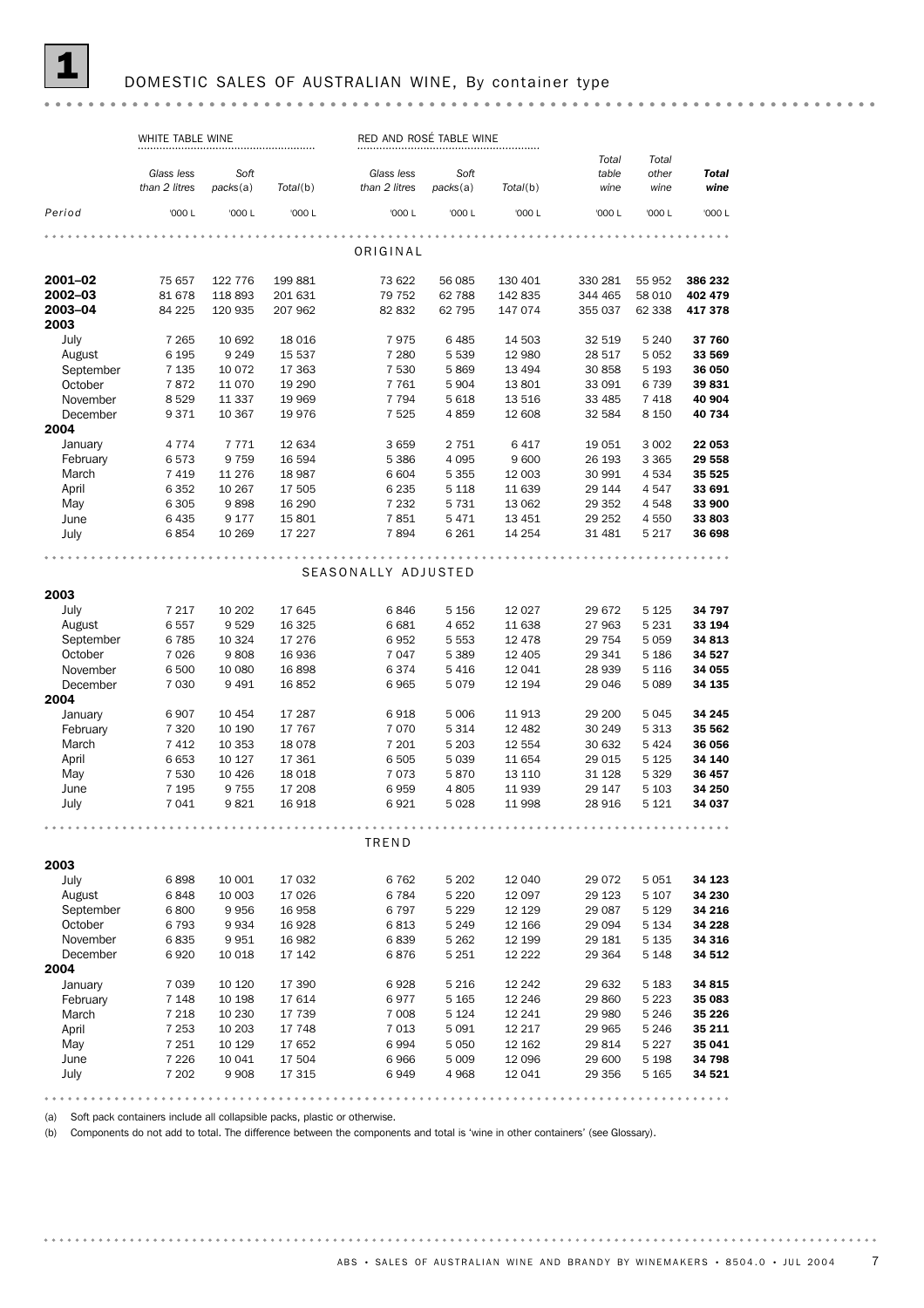#### 2 DOMESTIC SALES OF AUSTRALIAN WINE AND BRANDY BY WINEMAKERS

#### *Sparkling bottle Sparkling bulk Other wine Carbonated products*(b) *Vermouth Brandy*(c) *fermentation*(a) *Table Fortified fermentation*(a) *Period* '000 L '000 L '000 L '000 L '000 L '000 L '000 L '000 L al **2001–02** 330 281 20 384 17 686 12 000 3 123 2 454 305 701 **2002–03** 344 465 20 842 22 991 8 627 2 799 2 498 252 651 **2003–04** 355 037 21 201 21 555 13 121 3 468 2 738 255 618 2003 July 32 519 2 273 1 378 983 246 339 21 60 August 28 517 1 945 1 478 1 166 223 199 41 62 Parameter 30 858 2 008 1 727 967 266 206 18 48<br>1 1 1667 2 979 1 495 326 253 20 59 0010001 1667 2979 1495 326 253 20<br>
November 33 485 1 742 3 337 1 699 363 256 21 62<br>
December 32 584 1 768 3 623 2 006 415 308 30 87 October 33 091 1 667 2 979 1 495 326 253 20 59 December 32 584 1 768 3 623 2 006 415 308 30 87 2004 January 19 051 1 134 911 538 224 177 17 42 February 26 193 1 193 1 020 746 223 161 20 27 March 30 991 1 673 1 399 938 316 190 19 41 April 29 144 1 745 1 304 981 306 197 14 41 May 29 352 2 064 1 190 788 278 211 17 48 June 29 252 1 989 1 209 814 282 241 17 42 July 31 481 2 097 1 430 1 074 314 284 19 52

(a) Spritzig table wines are included with table wine. (c) Quantities on which excise duty was paid.

(b) See paragraph 4 of the Explanatory Notes and Glossary.

. . . . . . . . .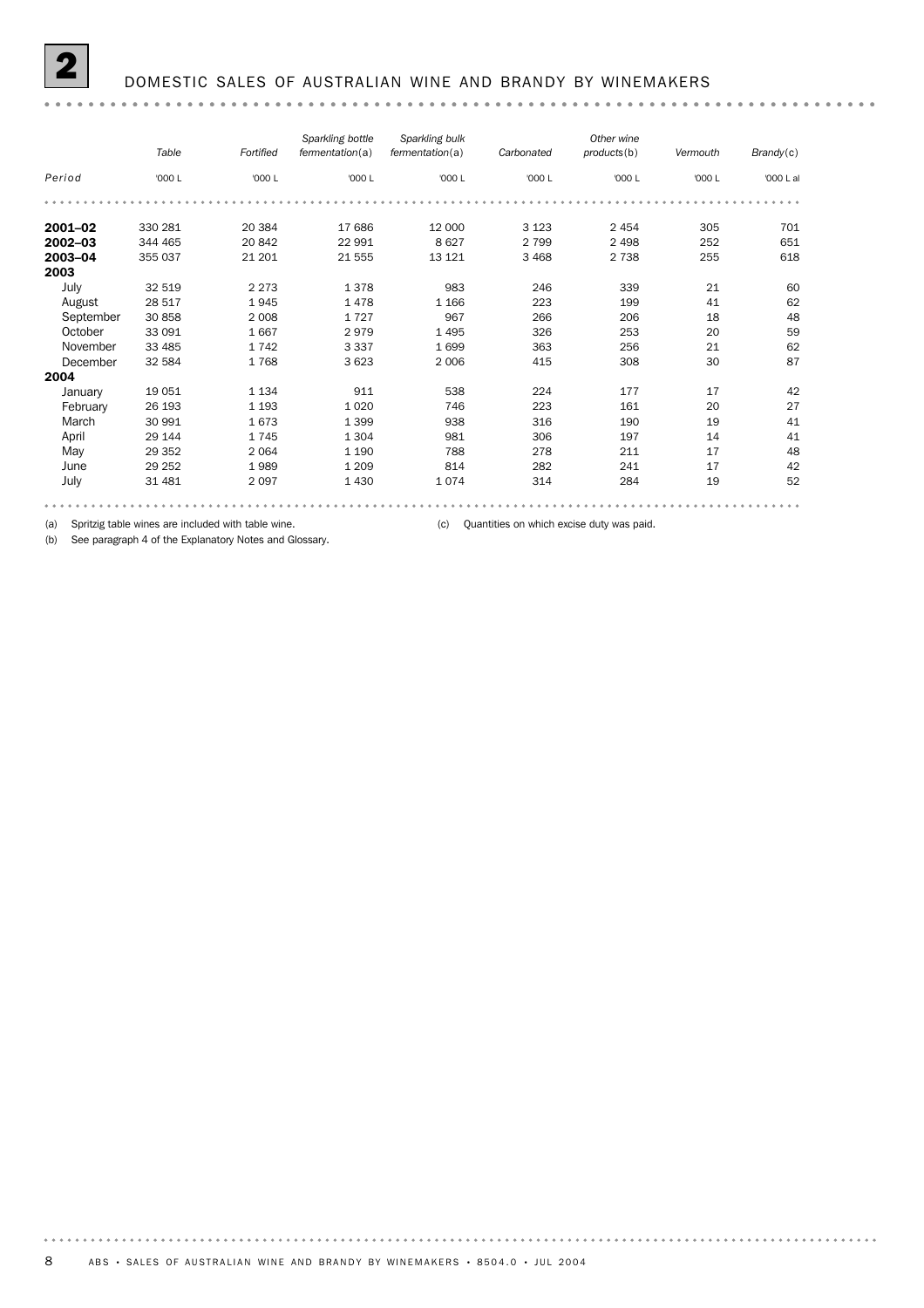### 3 DOMESTIC SALES OF AUSTRALIAN FORTIFIED WINE BY WINEMAKERS

#### 

|             | Sherry in glass<br>less than 2 litres | Port in glass<br>less than 2 litres | Other in glass<br>less than 2 litres(a) | Soft packs | All other<br>containers(b) | <b>Total fortified</b> |
|-------------|---------------------------------------|-------------------------------------|-----------------------------------------|------------|----------------------------|------------------------|
| Period      | '000 L                                | '000 L                              | '000 L                                  | '000 L     | '000 L                     | '000 L                 |
|             |                                       |                                     |                                         |            |                            |                        |
| $2001 - 02$ | 2 1 0 2                               | 4 0 5 2                             | 333                                     | 8 3 6 9    | 5 5 2 9                    | 20 384                 |
| 2002-03     | 2 2 2 7                               | 4075                                | 320                                     | 8856       | 5 3 6 9                    | 20842                  |
| 2003-04     | 2041                                  | 4 2 9 6                             | 377                                     | 9 0 4 2    | 5 4 4 7                    | 21 201                 |
| 2003        |                                       |                                     |                                         |            |                            |                        |
| July        | 223                                   | 440                                 | 36                                      | 974        | 599                        | 2 2 7 3                |
| August      | 189                                   | 393                                 | 34                                      | 791        | 537                        | 1945                   |
| September   | 227                                   | 403                                 | 34                                      | 790        | 554                        | 2 0 0 8                |
| October     | 150                                   | 328                                 | 37                                      | 727        | 425                        | 1667                   |
| November    | 174                                   | 414                                 | 36                                      | 701        | 418                        | 1742                   |
| December    | 205                                   | 453                                 | 33                                      | 641        | 436                        | 1768                   |
| 2004        |                                       |                                     |                                         |            |                            |                        |
| January     | 139                                   | 218                                 | 18                                      | 435        | 324                        | 1 1 3 4                |
| February    | 96                                    | 196                                 | 16                                      | 513        | 373                        | 1 1 9 3                |
| March       | 145                                   | 334                                 | 24                                      | 742        | 429                        | 1673                   |
| April       | 171                                   | 324                                 | 24                                      | 816        | 410                        | 1745                   |
| May         | 170                                   | 432                                 | 28                                      | 951        | 484                        | 2 0 6 4                |
| June        | 152                                   | 361                                 | 57                                      | 961        | 458                        | 1989                   |
| July        | 194                                   | 412                                 | 30                                      | 967        | 493                        | 2097                   |
|             |                                       |                                     |                                         |            |                            | .                      |

(a) Includes muscat, madiera, tokay and white port.

(b) Includes tankers, cans and rigid containers including glass 2 litres and

over.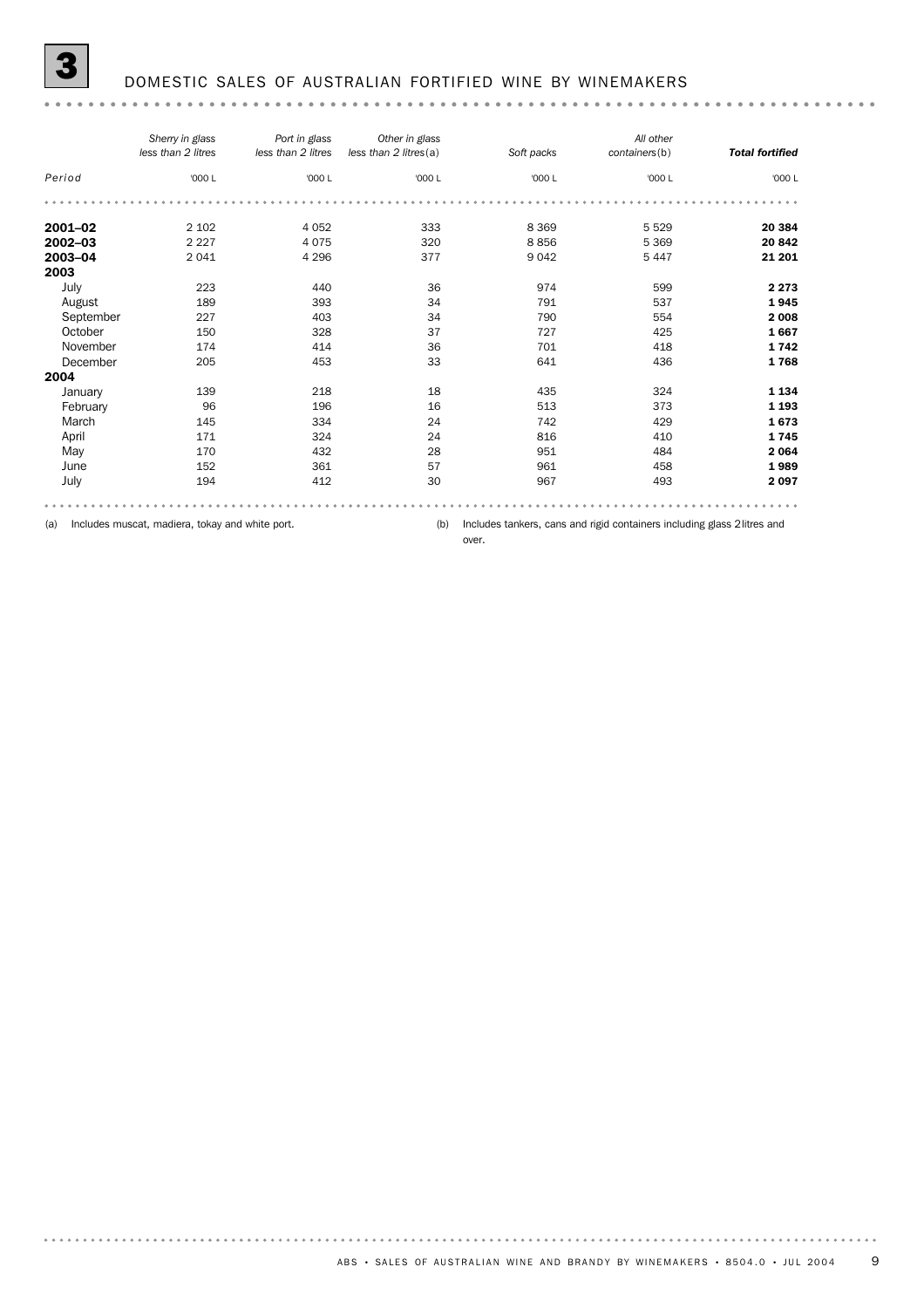revised

(a) Exports may include sales made by exporters other than winemakers.

 $(h)$ Includes 'Other table wine'.

(c) See paragraph 7 of the Explanatory Notes.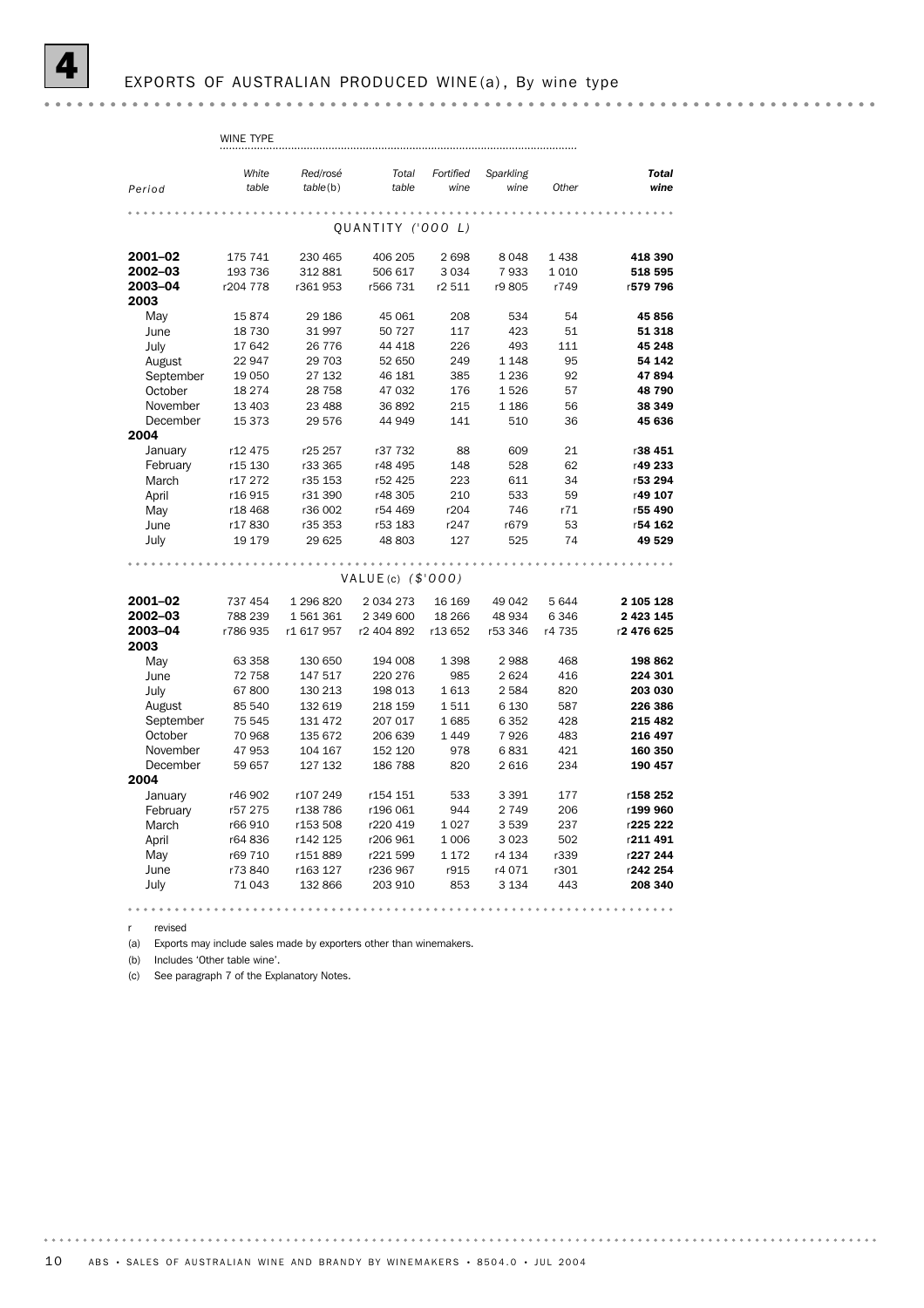### EXPORTS AND IMPORTS OF BRANDY

|           | EXPORTS(a)     |                | IMPORTS(b) |          |
|-----------|----------------|----------------|------------|----------|
|           | Quantity       | Value(c)       | Quantity   | Value(c) |
| Period    | '000 L al      | \$'000         | '000 L al  | \$'000   |
|           |                |                |            |          |
| 2001-02   | 24             | 208            | 577        | 9026     |
| 2002-03   | 21             | 172            | 557        | 9570     |
| 2003-04   | 11             | 323            | 540        | 10 423   |
| 2003      |                |                |            |          |
| May       | 3              | 36             | 51         | 695      |
| June      |                | 6              | 39         | 682      |
| July      | $\mathbf{1}$   | 19             | 59         | 1 2 9 4  |
| August    | $\overline{2}$ | $\overline{7}$ | 46         | 660      |
| September |                | $\overline{2}$ | 40         | 642      |
| October   |                | 5              | 56         | 1 3 8 1  |
| November  |                | $\overline{2}$ | 53         | 1047     |
| December  |                | 5              | 74         | 1783     |
| 2004      |                |                |            |          |
| January   | $\overline{2}$ | 16             | 30         | 772      |
| February  |                | $\mathbf{1}$   | 33         | 482      |
| March     | $\mathbf{1}$   | 34             | 42         | 558      |
| April     | $\mathbf{1}$   | 23             | 28         | 605      |
| May       | $\mathbf{1}$   | 179            | 43         | 692      |
| June      | $\overline{2}$ | 30             | 38         | 506      |
| July      | $\overline{2}$ | 235            | 49         | 753      |
|           |                |                |            |          |

— nil or rounded to zero (including null cells)

(a) Exports may include sales made by exporters other than winemakers.

(b) Imports cleared for home consumption. See paragraph 5 of the Explanatory Notes.

(c) See paragraphs 7 and 8 of the Explanatory Notes.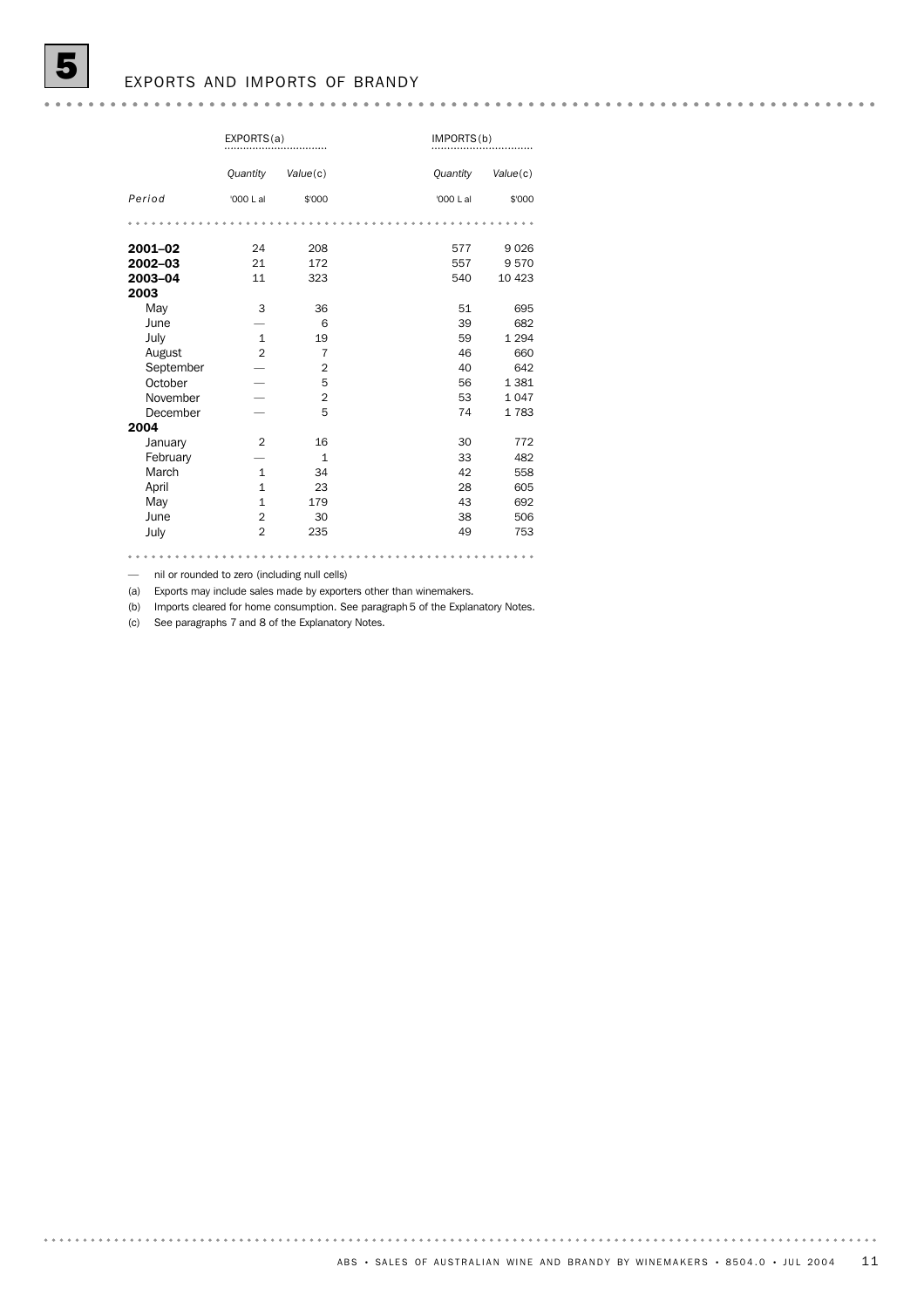# EXPORTS AND IMPORTS, Selected countries(a)-July 2004

|                                                                     | WINE TYPE |                |                       |                          |                          |                          | <b>TOTAL WINE</b>                                           |          |
|---------------------------------------------------------------------|-----------|----------------|-----------------------|--------------------------|--------------------------|--------------------------|-------------------------------------------------------------|----------|
|                                                                     |           |                |                       |                          |                          |                          |                                                             |          |
|                                                                     | White     | Red/rosé       | Total                 |                          |                          |                          |                                                             |          |
|                                                                     | table     | table(b)       | table                 | Fortified                | Sparkling                | Other                    | Quantity                                                    | Value(c) |
| Country                                                             | '000 L    | '000 L         | '000 L                | '000 L                   | '000 L                   | '000 L                   | '000 L                                                      | \$'000   |
|                                                                     |           |                | $- 0 - 0 - 0 - 0 - 0$ |                          |                          |                          |                                                             |          |
|                                                                     |           |                | EXPORTS(d)            |                          |                          |                          |                                                             |          |
| United Kingdom                                                      | 8953      | 8941           | 17894                 | 5                        | 233                      | 9                        | 18 141                                                      | 69 805   |
| United States of America                                            | 5 1 3 5   | 10 177         | 15 311                | 19                       | 38                       | 8                        | 15 377                                                      | 69 334   |
| New Zealand                                                         | 585       | 1 1 6 7        | 1752                  | 19                       | 112                      | $\overline{7}$           | 1890                                                        | 9056     |
| Canada                                                              | 889       | 2 0 8 5        | 2974                  | 47                       | 27                       | 26                       | 3074                                                        | 18 618   |
| Germany, Federal Republic of                                        | 422       | 1521           | 1943                  |                          | $\overline{\phantom{0}}$ | $\overline{\phantom{0}}$ | 1943                                                        | 4 7 2 0  |
| <b>Netherlands</b>                                                  | 708       | 399            | 1 1 0 7               | $\mathbf{1}$             | 3                        | $\overline{\phantom{0}}$ | 1 1 1 1                                                     | 3876     |
| Denmark                                                             | 161       | 1 1 8 2        | 1 3 4 2               | $\mathbf{1}$             | 5                        | $\overline{\phantom{0}}$ | 1 3 4 9                                                     | 3 2 8 1  |
| Ireland                                                             | 407       | 646            | 1 0 5 3               | $\overline{\phantom{0}}$ | 23                       | 6                        | 1 0 8 2                                                     | 5 4 6 2  |
| Sweden                                                              | 139       | 276            | 415                   | $\overline{\phantom{0}}$ | $\overline{\phantom{0}}$ |                          | 415                                                         | 1601     |
| Belgium                                                             | 223       | 307            | 529                   | $\mathbf{1}$             | 12                       |                          | 542                                                         | 1707     |
| Japan                                                               | 231       | 403            | 634                   | 17                       | 22                       | 8                        | 680                                                         | 3 2 0 3  |
| Switzerland                                                         | 106       | 258            | 364                   |                          | $\overline{\phantom{0}}$ |                          | 364                                                         | 1975     |
| France                                                              | 349       | 383            | 732                   | –                        | $\overline{\phantom{0}}$ | $\overline{\phantom{0}}$ | 733                                                         | 1624     |
| Singapore                                                           | 96        | 205            | 302                   |                          | $\overline{2}$           | 5                        | 309                                                         | 2 1 1 5  |
| Norway                                                              | 104       | 137            | 240                   | –                        | 11                       | $\overline{\phantom{0}}$ | 251                                                         | 980      |
| Hong Kong                                                           | 61        | 115            | 176                   | $\overline{\phantom{0}}$ | $\overline{4}$           | $\overline{2}$           | 182                                                         | 1 2 4 6  |
|                                                                     | 31        | 128            | 159                   | 9                        | $\overline{\phantom{0}}$ |                          | 168                                                         | 1592     |
| Malaysia<br>Finland                                                 | 72        | 109            | 181                   | $\overline{\phantom{0}}$ | 3                        | $\overline{\phantom{0}}$ | 184                                                         | 835      |
| Thailand                                                            | 28        | 48             | 77                    | $\overline{\phantom{0}}$ | $\overline{\phantom{0}}$ |                          | 77                                                          | 644      |
|                                                                     |           |                |                       |                          |                          | $\overline{\phantom{0}}$ |                                                             |          |
| <b>United Arab Emirates</b>                                         | 78        | 108            | 186                   | $\overline{2}$           | 9                        |                          | 197                                                         | 792      |
| Total other countries(e)                                            | 401       | 1 0 3 0        | 1431                  | 4                        | 21                       | 3                        | 1459                                                        | 5874     |
| <b>Total all countries</b>                                          | 19 179    | 29 6 25        | 48 803                | 127                      | 525                      | 74                       | 49 529                                                      | 208 340  |
|                                                                     |           |                | $- - - - - - - -$     | $-0.00$                  |                          |                          |                                                             |          |
|                                                                     |           |                | IMPORTS (f)           |                          |                          |                          |                                                             |          |
| New Zealand                                                         | 455       | 76             | 531                   | $\overline{\phantom{0}}$ | 32                       | 10                       | 573                                                         | 4 3 2 9  |
| Italy                                                               | 76        | 147            | 223                   | 17                       | 141                      | 66                       | 447                                                         | 2 4 4 6  |
| France                                                              | 67        | 38             | 106                   | $\overline{\phantom{0}}$ | 89                       | $\overline{2}$           | 198                                                         | 3 7 7 4  |
| Spain                                                               |           | $\overline{7}$ | $\overline{7}$        | 8                        | 40                       |                          | 55                                                          | 317      |
| Portugal                                                            |           | 8              | 8                     |                          |                          | 42                       | 50                                                          | 165      |
| United Kingdom                                                      |           | 8              | 8                     |                          |                          |                          | 9                                                           | 132      |
| Germany, Federal Republic of                                        | 24        | $\overline{2}$ | 26                    |                          |                          | 9                        | 35                                                          | 149      |
| Greece                                                              | 12        | 15             | 27                    |                          |                          | $\overline{4}$           | 31                                                          | 62       |
| Total other countries(e)                                            | 4         | 42             | 46                    |                          |                          | 9                        | 55                                                          | 390      |
| <b>Total all countries</b>                                          | 638       | 345            | 982                   | 26                       | 303                      | 142                      | 1453                                                        | 11 764   |
| .                                                                   |           | .              |                       |                          |                          | .                        | $-0.0.0.0.0$                                                |          |
| nil or rounded to zero (including null cells)                       |           |                | (d)                   |                          |                          |                          | Exports may include sales made by exporters other than      |          |
| (a)<br>For details on the selection of countries see paragraph 6 of |           |                |                       | winemakers.              |                          |                          |                                                             |          |
| the Explanatory Notes.                                              |           |                | (e)                   |                          |                          |                          | Includes other countries as detailed in Standard Australian |          |

(b) Includes 'Other table wine'.

(c) See paragraphs 7 and 8 of the Explanatory Notes.

*Classification of Countries* (cat. no. 1269.0).

(f) Imports cleared for home consumption. See paragraph 5 of the Explanatory Notes.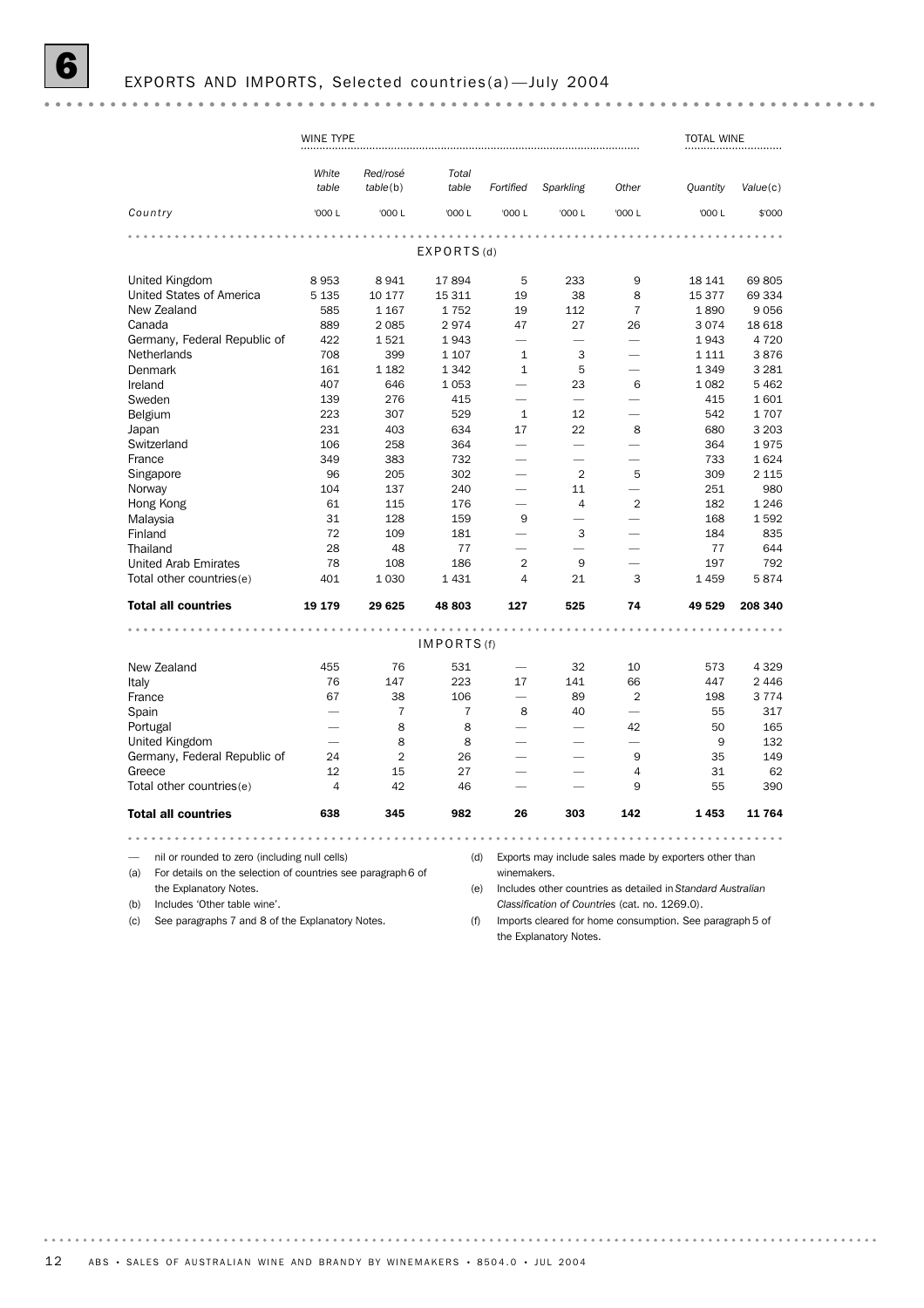

### EXPORTS OF AUSTRALIAN WINE(a), By region

|                  | Oceania<br>and | Europe<br>and the | Southeast | Northeast           | Northern   |          |                          | European   |
|------------------|----------------|-------------------|-----------|---------------------|------------|----------|--------------------------|------------|
| Period           | Antarctica     | former USSR       | Asia      | Asia                | America    | Other(b) | <b>Total all regions</b> | Union(c)   |
|                  |                |                   |           |                     |            |          |                          |            |
|                  |                |                   |           | QUANTITY ('000 L)   |            |          |                          |            |
| 2001-02          | 27 273         | 260 436           | 6 6 8 5   | 9851                | 111 735    | 2 4 1 0  | 418 390                  | 253 476    |
| 2002-03          | 33 499         | 290 011           | 7 2 4 9   | 9 1 5 2             | 175 321    | 3 3 6 4  | 518 595                  | 281 933    |
| 2003-04<br>2003  | r28 602        | r322 188          | r9 325    | r12 368             | r203857    | r3 457   | r579 796                 | r313 593   |
| May              | 3 0 5 6        | 26 173            | 405       | 723                 | 14 9 56    | 544      | 45 856                   | 25 362     |
| June             | 3 4 1 2        | 25 104            | 474       | 719                 | 21 3 37    | 272      | 51 318                   | 24 473     |
| July             | 2969           | 24 538            | 550       | 770                 | 16 215     | 206      | 45 248                   | 23827      |
| August           | 3 3 2 7        | 33 473            | 579       | 650                 | 15 865     | 248      | 54 142                   | 32 828     |
| September        | 4 0 9 9        | 28 280            | 471       | 1 0 0 6             | 13830      | 209      | 47894                    | 27 707     |
| October          | 3 6 1 9        | 26 0 25           | 836       | 1 1 3 7             | 16 935     | 238      | 48 790                   | 25 613     |
| November         | 2968           | 19 583            | 987       | 1 3 4 5             | 13 135     | 331      | 38 349                   | 19 362     |
| December<br>2004 | 953            | 23 961            | 794       | 1373                | 18 3 33    | 222      | 45 636                   | 23 366     |
| January          | 1 2 2 4        | r22 974           | 571       | 722                 | r12 642    | 318      | r38 451                  | r21641     |
| February         | 1625           | r28 685           | 627       | 1 2 8 6             | r16 769    | 241      | r49 233                  | r28 240    |
| March            | 1671           | r29 195           | 918       | 895                 | r20 225    | r390     | r53 294                  | r27 476    |
| April            | 1645           | r25826            | r665      | r954                | r19 664    | 353      | r49 107                  | r25 309    |
| May              | r2 494         | r30 620           | r1 626    | r814                | r19 530    | r405     | r55 490                  | r29 901    |
| June             | r2 008         | r29 027           | r700      | r1 417              | r20 714    | r296     | r54 162                  | r28 323    |
| July             | 2 0 0 4        | 26 391            | 677       | 1 1 9 6             | 18 4 63    | 798      | 49 529                   | 25 633     |
|                  |                |                   |           |                     |            |          |                          |            |
|                  |                |                   |           | $VALUE(d)$ (\$'000) |            |          |                          |            |
| 2001-02          | 90 580         | 1 115 774         | 47 547    | 59 672              | 780 125    | 11 430   | 2 105 128                | 1078511    |
| 2002-03          | 107 376        | 1 184 324         | 52 246    | 57 470              | 1 007 724  | 14 006   | 2 4 2 3 1 4 5            | 1 141 847  |
| 2003-04          | r106 733       | r1 163 704        | r61 739   | r74 125             | r1 055 850 | r14 474  | r2 476 625               | r1 131 608 |
| 2003             |                |                   |           |                     |            |          |                          |            |
| May              | 7 0 5 9        | 98 906            | 3 1 5 9   | 4 3 3 2             | 83 352     | 2 0 5 3  | 198 862                  | 95 070     |
| June             | 10 553         | 90 179            | 4 1 9 6   | 4 6 3 9             | 113 545    | 1 1 9 0  | 224 301                  | 86 721     |
| July             | 12 2 2 7       | 91 326            | 3 1 1 9   | 4 7 8 0             | 90 4 95    | 1 0 8 2  | 203 030                  | 87 977     |
| August           | 10 321         | 125 760           | 3 5 6 1   | 4 2 6 2             | 81 478     | 1 0 0 3  | 226 386                  | 122 416    |
| September        | 12 010         | 109 887           | 3 5 0 7   | 6 1 9 2             | 82 741     | 1 1 4 4  | 215 482                  | 106 298    |
| October          | 13 111         | 98 0 79           | 5814      | 6821                | 91 616     | 1056     | 216 497                  | 95 687     |
| November         | 12 505         | 68 035            | 6707      | 7 7 6 4             | 64 083     | 1 2 5 8  | 160 350                  | 67 004     |
| December         | 4 3 8 2        | 82 666            | 5 3 9 6   | 7620                | 89 4 68    | 924      | 190 457                  | 80 374     |
| 2004             |                |                   |           |                     |            |          |                          |            |
| January          | 4 1 9 7        | r77 464           | 3929      | 4557                | r66 967    | 1 1 3 8  | r158 252                 | r75897     |
| February         | 5 2 6 0        | r101 719          | 4931      | 6570                | r80 370    | 1 1 0 9  | r199 960                 | r99 797    |
| March            | 6 2 8 5        | r100 021          | 7 609     | 5 5 5 6             | r104 126   | r1 625   | r225 222                 | r96 952    |
| April            | 6981           | r89811            | r5 268    | r5 920              | r102 340   | 1 1 7 0  | r211491                  | r87 594    |
| May              | r10 727        | r109 757          | r6 543    | r5 594              | r93 027    | r1596    | r227 244                 | r106 214   |
| June             | r8 727         | r109 180          | r5 355    | r8 488              | r109 137   | r1 367   | r242 254                 | r105 400   |
| July             | 9626           | 96 968            | 4 9 6 9   | 6 2 4 6             | 88 019     | 2 5 1 2  | 208 340                  | 93 516     |
|                  |                |                   |           |                     |            |          |                          |            |

revised  $\mathsf r$ 

(c) The 'European Union' is not additional to the total and is a component of

the 'Europe and the former USSR' region. Includes all 25 current members of the European Union.

(b) Includes ships' stores and other countries as detailed in Standard Australian

(a) Exports may include sales made by exporters other than winemakers.

Classification of Countries (cat. no. 1269.0).

(d) See paragraph 7 of the Explanatory Notes.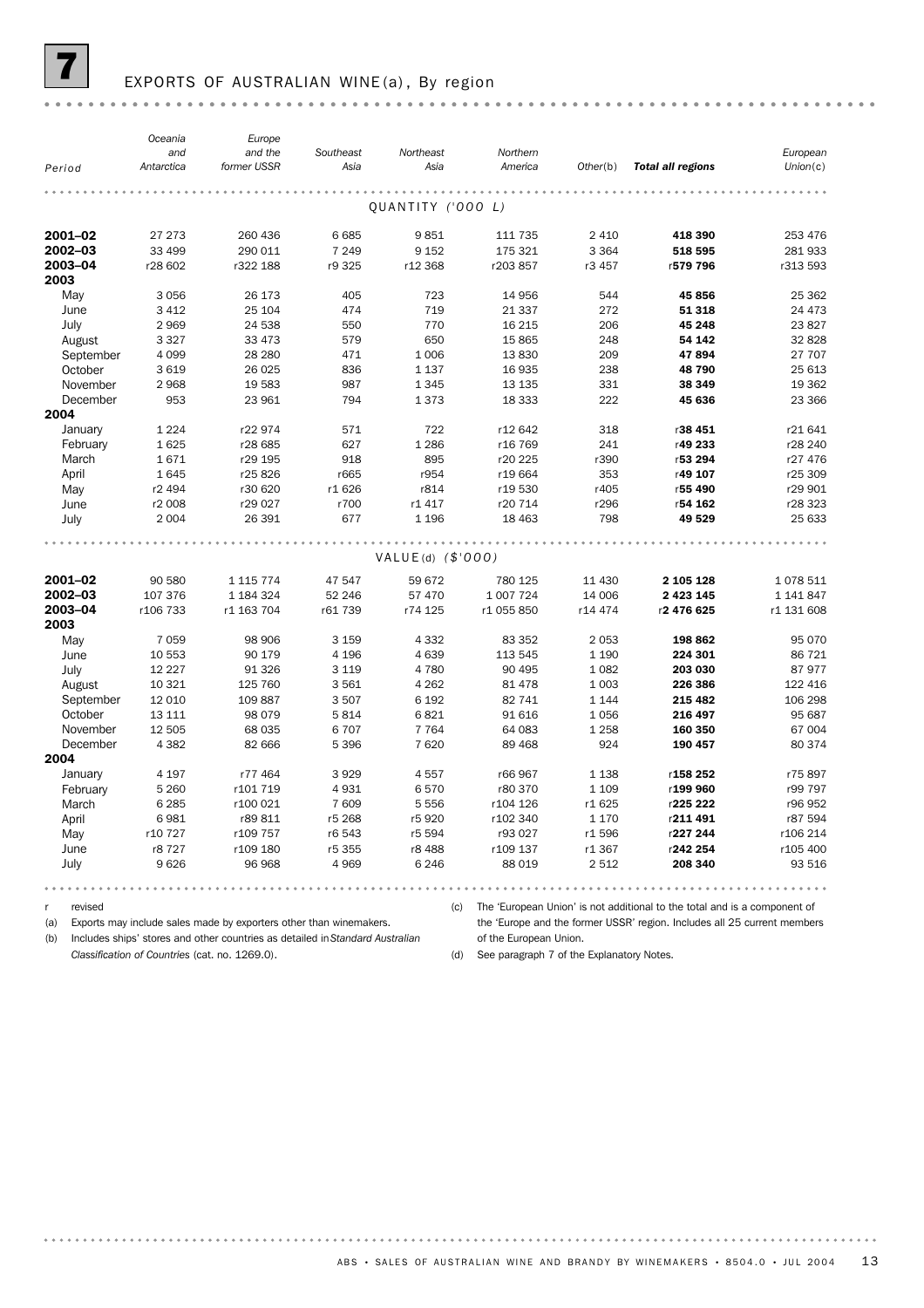| <b>Total all</b> |         |                | Federal<br>Republic | United         |          |        |         |         | New     |           |
|------------------|---------|----------------|---------------------|----------------|----------|--------|---------|---------|---------|-----------|
| countries        | Other   | Greece         | 0f                  | Kingdom        | Portugal | Spain  | France  | Italy   | Zealand |           |
| '000 L           | '000 L  | '000 L         | '000 L              | '000 L         | '000 L   | '000 L | '000 L  | '000 L  | '000 L  | Period    |
|                  |         |                |                     |                |          |        |         |         |         |           |
| 14 4 79          | 1 2 3 3 | 407            | 371                 | 5              | 484      | 386    | 2 7 1 6 | 4 9 8 3 | 3894    | 2001-02   |
| 17 112           | 2 5 2 3 | 357            | 368                 | 400            | 463      | 501    | 2 7 2 8 | 4844    | 4929    | 2002-03   |
| r18737           | 3501    | 313            | 354                 | 20             | 621      | 564    | 3 0 6 4 | 4672    | 5 6 2 9 | 2003-04   |
|                  |         |                |                     |                |          |        |         |         |         | 2003      |
| 60<br>914        |         | 44             | 27                  |                | 23       | 33     | 179     | 290     | 255     | May       |
| 646<br>60        |         | 11             | 29                  |                | 45       | 18     | 137     | 184     | 163     | June      |
| 91<br>1089       |         | 14             | 48                  |                | 23       | 41     | 311     | 324     | 237     | July      |
| 508<br>1611      |         | 31             | 39                  |                | 33       | 18     | 186     | 423     | 372     | August    |
| 717<br>2438      |         | 12             | 26                  | $\overline{7}$ | 72       | 94     | 303     | 482     | 725     | September |
| 98<br>1883       |         | 52             | 33                  | 3              | 33       | 69     | 410     | 667     | 518     | October   |
| 92<br>1837       |         | 9              | 37                  |                | 53       | 72     | 371     | 513     | 689     | November  |
| 72<br>1606       |         | 73             | 21                  |                | 94       | 43     | 332     | 495     | 476     | December  |
|                  |         |                |                     |                |          |        |         |         |         | 2004      |
| 80<br>1 2 0 9    |         | 34             | 24                  |                | 38       | 69     | 168     | 299     | 497     | January   |
| 114<br>1039      |         | $\overline{4}$ | 17                  |                | 38       | 39     | 182     | 237     | 408     | February  |
| 2640             | 1 4 4 0 | 24             | 24                  |                | 32       | 23     | 171     | 368     | 558     | March     |
| 119<br>1310      |         | 34             | 44                  | $\mathbf{1}$   | 41       | 31     | 197     | 303     | 538     | April     |
| 99<br>1043       |         | 14             | 17                  | 3              | 81       | 21     | 201     | 240     | 368     | May       |
| 1033<br>70       |         | 11             | 26                  | 5              | 83       | 44     | 231     | 321     | 243     | June      |
| 55<br>1453       |         | 31             | 35                  | 9              | 50       | 55     | 198     | 447     | 573     | July      |

— nil or rounded to zero (including null cells)

(b) For details on the selection of countries see paragraph 6 of the

Explanatory Notes.

r revised

(a) Imports cleared for home consumption. See paragraph 5 of the

Explanatory Notes.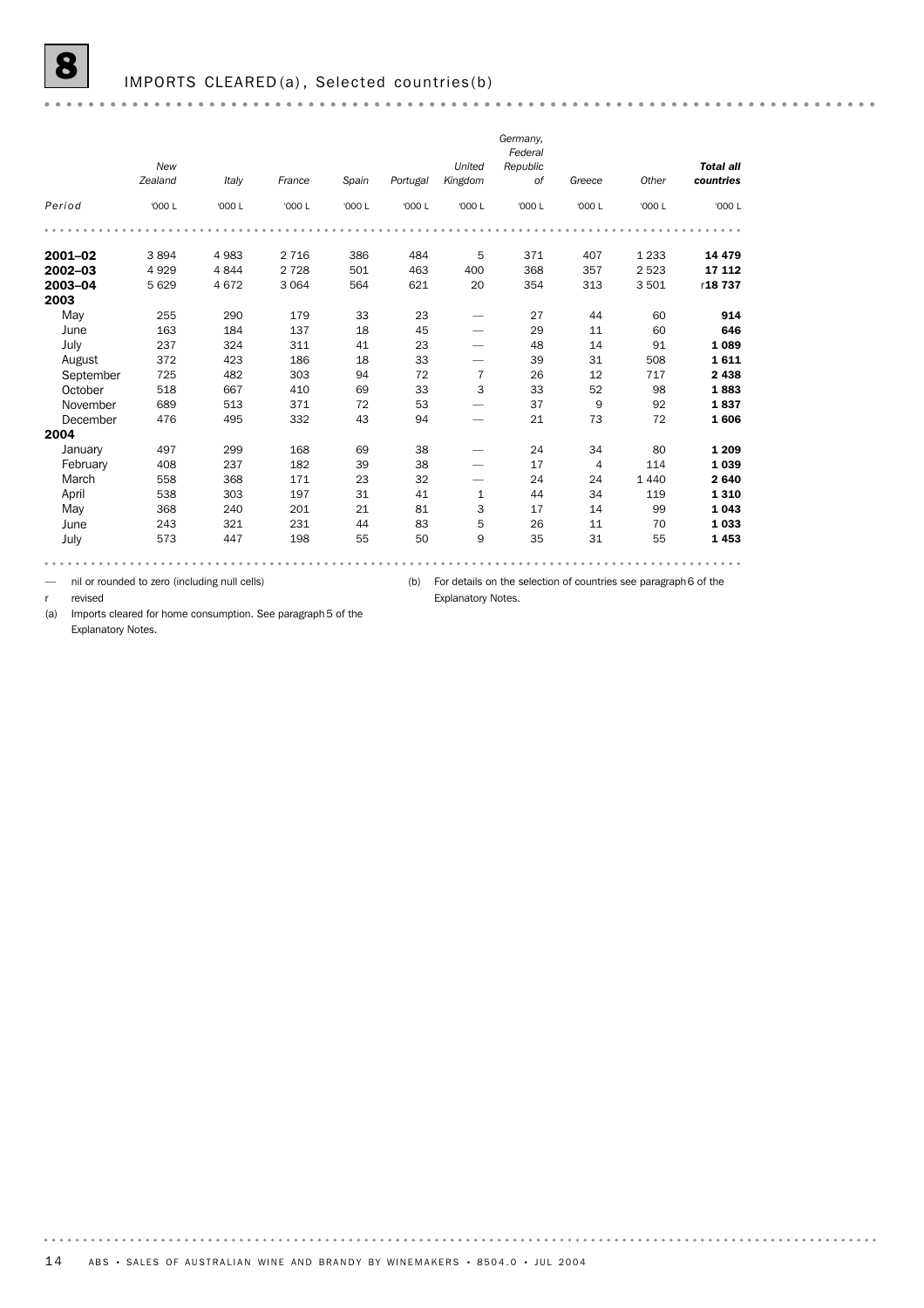|           | WINE TYPE      |          |                      |                   |                   |               |                      |
|-----------|----------------|----------|----------------------|-------------------|-------------------|---------------|----------------------|
|           |                |          |                      |                   |                   |               |                      |
|           | White<br>table | Red/rosé | Table<br>wine        | Fortified<br>wine | Sparkling<br>wine | Other<br>wine | <b>Total</b><br>wine |
| Period    |                | table(b) |                      |                   |                   |               |                      |
|           |                |          |                      |                   |                   |               |                      |
|           |                |          | QUANTITY ('000 L)    |                   |                   |               |                      |
| 2001-02   | 4658           | 3931     | 8589                 | 201               | 3 2 8 2           | 2 4 0 7       | 14 4 79              |
| 2002-03   | 6446           | 4624     | 11 070               | 190               | 3851              | 2 0 0 1       | 17 112               |
| 2003-04   | r7 725         | 4 0 9 2  | 11817                | 734               | 4 7 8 7           | 1 3 9 9       | r18737               |
| 2003      |                |          |                      |                   |                   |               |                      |
| May       | 297            | 305      | 602                  | 22                | 182               | 108           | 914                  |
| June      | 183            | 231      | 414                  | 14                | 128               | 90            | 646                  |
| July      | 336            | 309      | 645                  | 27                | 309               | 108           | 1089                 |
| August    | 423            | 335      | 757                  | 453               | 304               | 97            | 1611                 |
| September | 1 2 3 0        | 406      | 1636                 | 28                | 718               | 56            | 2438                 |
| October   | 537            | 352      | 889                  | 30                | 778               | 186           | 1883                 |
| November  | 564            | 376      | 940                  | 26                | 757               | 115           | 1837                 |
| December  | 516            | 413      | 929                  | 58                | 453               | 166           | 1606                 |
| 2004      |                |          |                      |                   |                   |               |                      |
| January   | 447            | 302      | 749                  | 24                | 256               | 180           | 1 2 0 9              |
| February  | r443           | 262      | r705                 | 10                | 215               | 107           | 1039                 |
| March     | 1933           | 362      | 2 2 9 5              | 9                 | 243               | 93            | 2640                 |
| April     | 565            | 364      | 929                  | 29                | 254               | 97            | 1310                 |
| May       | 421            | 314      | 735                  | 31                | 211               | 66            | 1043                 |
| June      | 310            | 297      | 607                  | 10                | 289               | 127           | 1033                 |
| July      | 638            | 345      | 982                  | 26                | 303               | 142           | 1453                 |
|           |                |          |                      |                   |                   |               |                      |
|           |                |          | VALUE(c) $($ \$'000) |                   |                   |               |                      |
| 2001-02   | 33 538         | 24 134   | 57 672               | 1 2 6 1           | 43 550            | 13073         | 115 556              |
| 2002-03   | 47 504         | 27 733   | 75 237               | 1 1 7 9           | 53 703            | 9088          | 139 207              |
| 2003-04   | r50 412        | 29 4 7 4 | r79886               | 2 0 6 5           | 64 995            | 5 4 5 9       | r152 405             |
| 2003      |                |          |                      |                   |                   |               |                      |
| May       | 2 5 4 9        | 1839     | 4 3 8 8              | 200               | 3 1 6 4           | 479           | 8 2 3 1              |
| June      | 1719           | 2 1 6 2  | 3881                 | 69                | 2 160             | 346           | 6455                 |
| July      | 3031           | 3 2 4 3  | 6274                 | 162               | 5 5 5 9           | 568           | 12 562               |
| August    | 3858           | 3 0 0 3  | 6861                 | 627               | 4 4 3 5           | 415           | 12 339               |
| September | 6 3 8 0        | 2999     | 9379                 | 173               | 10 038            | 219           | 19809                |
| October   | 4 3 3 9        | 2 4 2 8  | 6767                 | 123               | 11 244            | 720           | 18853                |
| November  | 4 4 0 7        | 2 7 8 6  | 7 1 9 3              | 147               | 9830              | 514           | 17 683               |
| December  | 4 1 6 5        | 2 6 6 0  | 6824                 | 250               | 6 2 3 2           | 745           | 14 051               |
| 2004      |                |          |                      |                   |                   |               |                      |
| January   | 3699           | 1956     | 5 6 5 5              | 122               | 3 0 9 0           | 496           | 9363                 |
| February  | r3 221         | 1916     | r5 137               | 67                | 2 0 7 7           | 390           | r7 670               |
| March     | 6046           | 2 2 4 4  | 8 2 9 0              | 54                | 3 4 4 0           | 290           | 12073                |
| April     | 4591           | 2 3 7 9  | 6971                 | 141               | 2 5 6 7           | 375           | 10 054               |
| May       | 3892           | 2 107    | 5998                 | 166               | 3 2 2 0           | 232           | 9617                 |
| June      | 2 7 8 4        | 1753     | 4538                 | 34                | 3 2 6 5           | 495           | 8331                 |
| July      | 5 2 6 4        | 2 2 8 0  | 7 5 4 4              | 129               | 3 4 9 7           | 594           | 11 764               |
|           |                |          |                      |                   |                   |               |                      |

r revised

(a) Imports cleared for home consumption. See paragraph 5 of the Explanatory Notes.

(b) Includes 'Other table wine'.

(c) See paragraph 8 of the Explanatory Notes.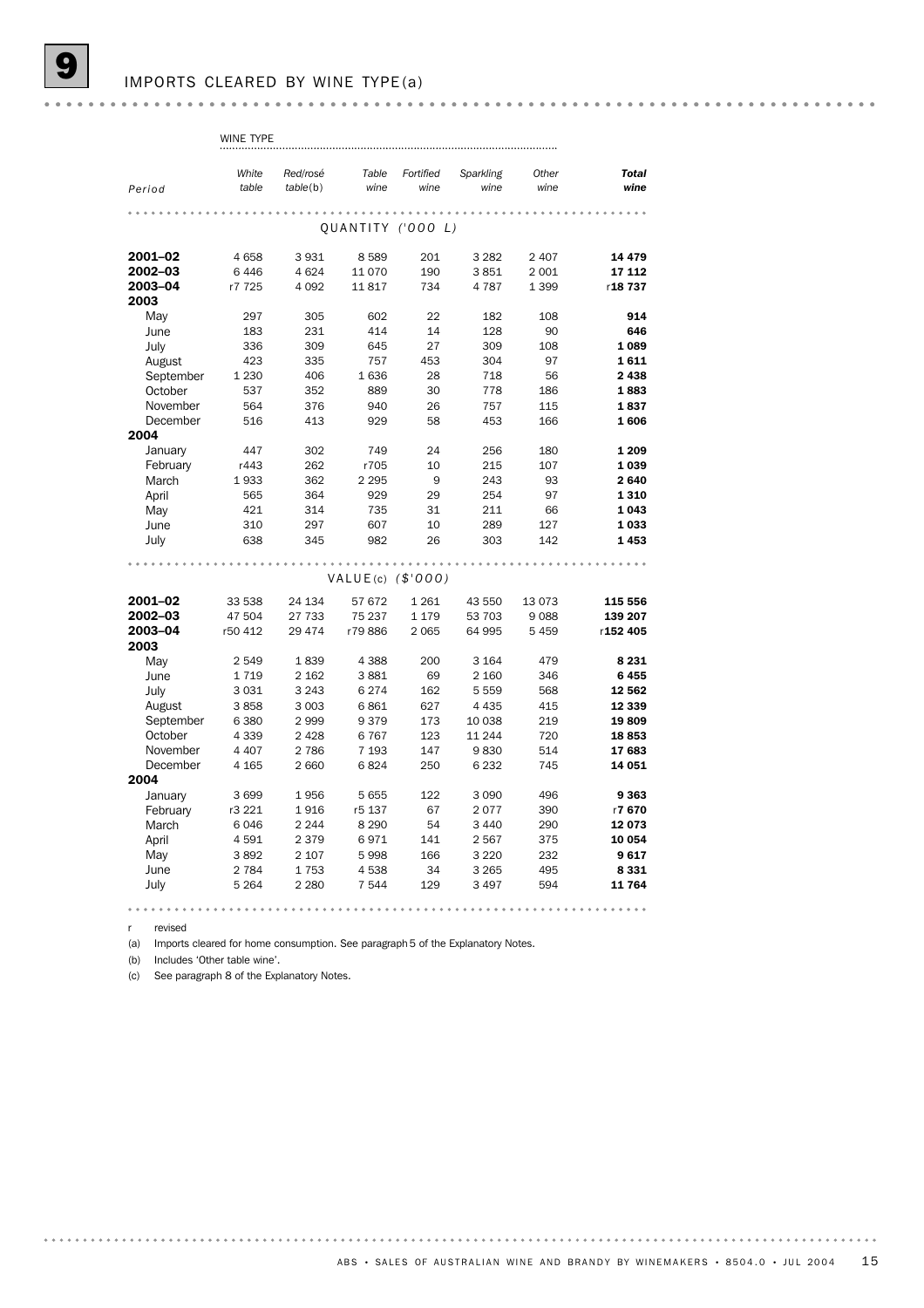# EXPLANATORY NOTES

| <b>INTRODUCTION</b> | 1 The information shown in this publication for the domestic sales of Australian<br>produced wine is obtained directly from winemakers by means of a mail collection. The<br>brandy sales figures shown represent quantities on which excise duty was paid, i.e. the<br>quantity of brandy released for sale. Statistics relating to import clearances and exports<br>are based on information provided to the Australian Customs Service by importers,<br>exporters and their agents.                                                                                                                                                                                                                                                                                                                                                                                                                                                         |
|---------------------|------------------------------------------------------------------------------------------------------------------------------------------------------------------------------------------------------------------------------------------------------------------------------------------------------------------------------------------------------------------------------------------------------------------------------------------------------------------------------------------------------------------------------------------------------------------------------------------------------------------------------------------------------------------------------------------------------------------------------------------------------------------------------------------------------------------------------------------------------------------------------------------------------------------------------------------------|
| SCOPE AND COVERAGE  | 2<br>The information on domestic sales of Australian produced wine is obtained from<br>winemaking enterprises with sales of 250,000 litres or more in either of the previous<br>two financial years. These account for approximately 94% of total wine sales. All sales<br>data are collected on an Australia-wide basis only and state figures are therefore not<br>available.                                                                                                                                                                                                                                                                                                                                                                                                                                                                                                                                                                |
|                     | 3<br>Tables 1-3 include all sales by winemakers (within the scope of the collection) with<br>the exception of exports, sales for ships' stores, sales of imported wine and brandy and<br>inter-winery sales, the last exclusion being necessary to avoid duplication in the<br>published figures. From July 1998 the definition for table wine in the glass container<br>categories changed from '1 litre and under' to 'less than 2 litres'. This series has been<br>retained as the contribution of the over 1 litre but under 2 litres containers (such as<br>table wine in magnum sized bottles) is believed to have been less than 1%. There is an<br>expectation this contribution will increase in the future. This has a consequential effect<br>for the 'other containers' category which includes glass containers 2 litres and over from<br>July 1998 (prior to this it was glass over 1 litre). This series will also be retained. |
|                     | 4 From July 2000, the category 'Flavoured wine' has been changed to 'Other wine<br>products'. This change reflects the inclusion of de-alcoholised, low and reduced alcohol<br>wines in the category. These wine types were previously included in 'Table wine'. While<br>it is expected that the effect on the 'Table wine' series resulting from this change will be<br>insignificant, care should be taken in comparing 'Flavoured wine' with 'Other wine<br>products'.                                                                                                                                                                                                                                                                                                                                                                                                                                                                     |
| IMPORTS AND EXPORTS | 5 Figures relating to international trade in wine and brandy are presented in tables 4–9<br>to provide a basis for assessing the overall wine market. Imports cleared for home<br>consumption (including re-imports, that is, goods originating in Australia that have been<br>exported but then returned to source) comprise those goods entered for home<br>consumption, together with goods cleared from Customs warehouses. Exports of<br>Australian produce are defined as exports of goods, materials or articles which have been<br>produced, manufactured or partly manufactured in Australia. Due to a change in the<br>Customs Tariff codes implemented in July 1999 and July 2000, the wine type categories<br>are not necessarily comparable with earlier data.                                                                                                                                                                    |
|                     | 6 In order to retain stability in the time-series of data, the selection of countries for<br>which exports and imports data has been presented has been based upon the level of<br>annual imports or exports from the previous financial year.                                                                                                                                                                                                                                                                                                                                                                                                                                                                                                                                                                                                                                                                                                 |
|                     | <b>7</b> The value of exports is the free on board (f.o.b.) transactions value of the goods<br>expressed in Australian dollars. The ABS converts foreign currency f.o.b. values to<br>Australian dollars using the exchange rate prevailing on the date of departure shown on<br>the export manifest.                                                                                                                                                                                                                                                                                                                                                                                                                                                                                                                                                                                                                                          |
|                     | The value of imports is the Australian customs value. Goods are valued at the point<br>8<br>of containerisation (in most cases) or the port of shipment, or at the customs frontier of<br>the exporting country, whichever comes first.                                                                                                                                                                                                                                                                                                                                                                                                                                                                                                                                                                                                                                                                                                        |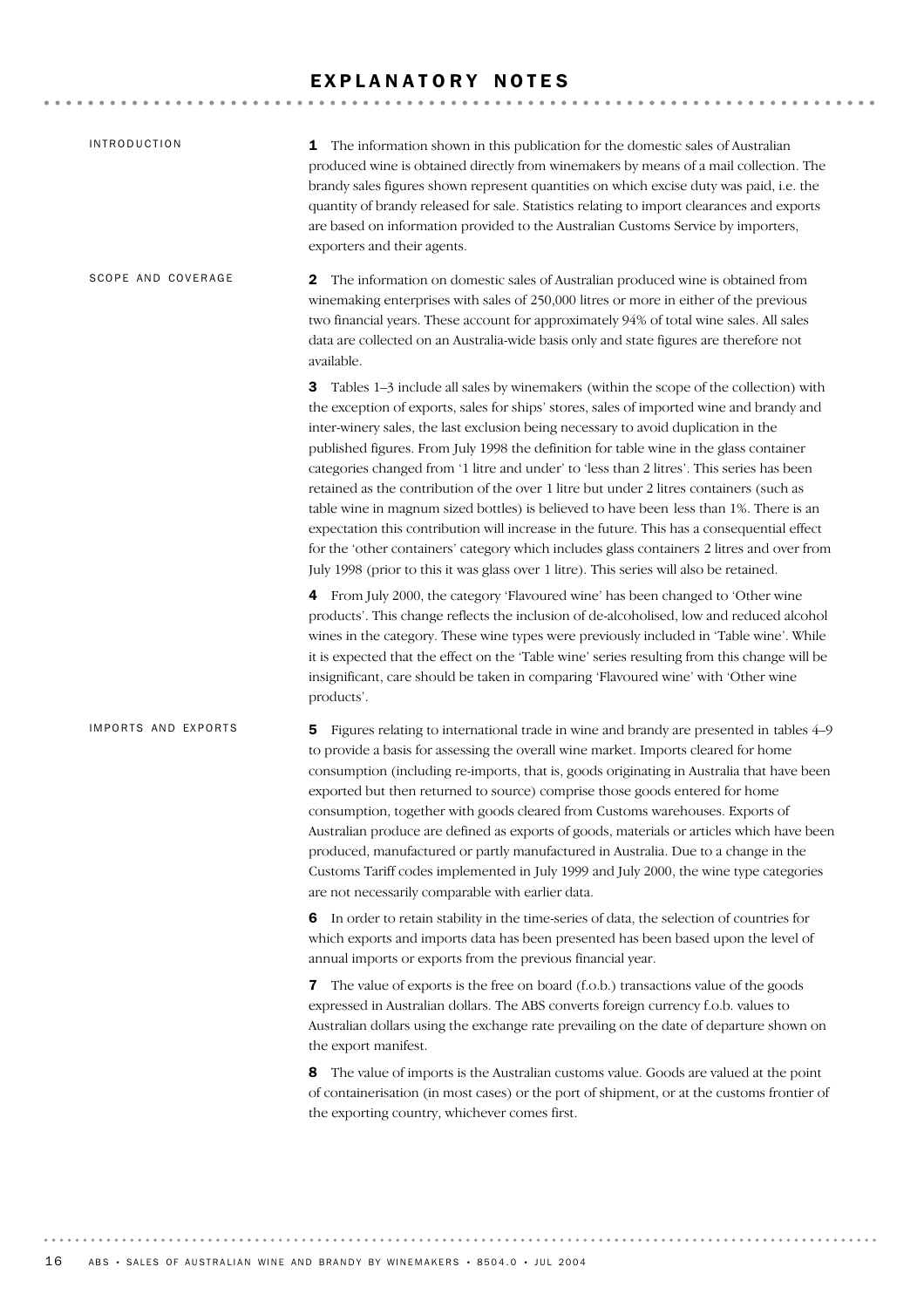# E X P L A N A T O R Y N O T E S *continued*

| IMPORTS AND EXPORTS<br>continued           | For details of currency conversion procedures for wine export values, please refer to<br>9<br>2.34 and 2.35 of International Merchandise Trade Concepts, Sources and Methods,<br>2001 (cat. no. 5489.0). Goods invoiced in one of six major foreign currencies are<br>converted to Australian dollars by ABS. Sales in other foreign currencies are converted by<br>the exporter to Australian dollars.                                                                                                                                                                     |
|--------------------------------------------|-----------------------------------------------------------------------------------------------------------------------------------------------------------------------------------------------------------------------------------------------------------------------------------------------------------------------------------------------------------------------------------------------------------------------------------------------------------------------------------------------------------------------------------------------------------------------------|
| SEASONALLY ADJUSTED AND<br>TREND ESTIMATES | Seasonal adjustment is a means of removing the estimated effects of normal<br>10<br>seasonal variation from the series so that the effects of other influences can be more<br>clearly recognised. Seasonal adjustment does not remove from the series the effect of<br>irregular influences (e.g. abnormal weather and industrial disputes).                                                                                                                                                                                                                                |
|                                            | <b>11</b> The seasonally adjusted estimates in this publication have been produced using a<br>concurrent methodology whereby the seasonal factors are revised each month to take<br>into account the seasonality exhibited by the latest observation. A more detailed review<br>is conducted annually.                                                                                                                                                                                                                                                                      |
|                                            | 12 The overall degree of revision to the seasonally adjusted estimates is expected to<br>be less on average than would be the case with annual reanalysis only. However, the<br>nature of the seasonal adjustment process is such that the magnitude of some revisions<br>resulting from each adjustment may be quite significant, especially towards the end of<br>the series. For this reason additional care should be exercised when interpreting<br>movements in seasonally adjusted data for recent months.                                                           |
|                                            | 13 The smoothing of seasonally adjusted series to create trend estimates is a means of<br>reducing the impact of the irregular component of the series. The trend estimates of<br>wine sales have been derived by applying a 13-term Henderson weighted moving<br>average to the seasonally adjusted series.                                                                                                                                                                                                                                                                |
|                                            | <b>14</b> For further information, see <i>Information Paper: A Guide to Interpreting Time</i><br>Series - Monitoring Trends (cat. no. 1349.0) or contact the Director, Time Series<br>Analysis on Canberra (02) 6252 5132.                                                                                                                                                                                                                                                                                                                                                  |
| ACKNOWLEDGMENT                             | <b>15</b> ABS publications draw extensively on information provided freely by individuals,<br>businesses, governments and other organisations. Their continued cooperation is very<br>much appreciated: without it, the wide range of statistics published by the ABS would<br>not be available. Information received by the ABS is treated in strict confidence as<br>required by the Census and Statistics Act 1905.                                                                                                                                                      |
| RELATED PUBLICATIONS                       | <b>16</b> Another ABS publication which may be of interest is the Australian Wine and<br>Grape Industry (cat. no. 1329.0). This is a statistical compendium of Australia's wine and<br>grape industries containing information on: area of vines and production of grapes by<br>region; wine production and grapes crushed by region; structure of the wine<br>manufacturing industries; stocks of wine held by winemakers at 30 June; domestic wine<br>sales; exports and imports of wine; price indexes of grapes and wine; consumption of<br>wine and world comparisons. |
|                                            | 17 Current publications and other products by the ABS are listed in the Catalogue of<br>Publications and Products (cat. no. 1101.0). The Catalogue is available from any ABS<br>office or the ABS web site <http:\\www.abs.gov.au>. The ABS also issues a daily Release<br/>Advice on the web site which details products to be released in the week ahead.</http:\\www.abs.gov.au>                                                                                                                                                                                         |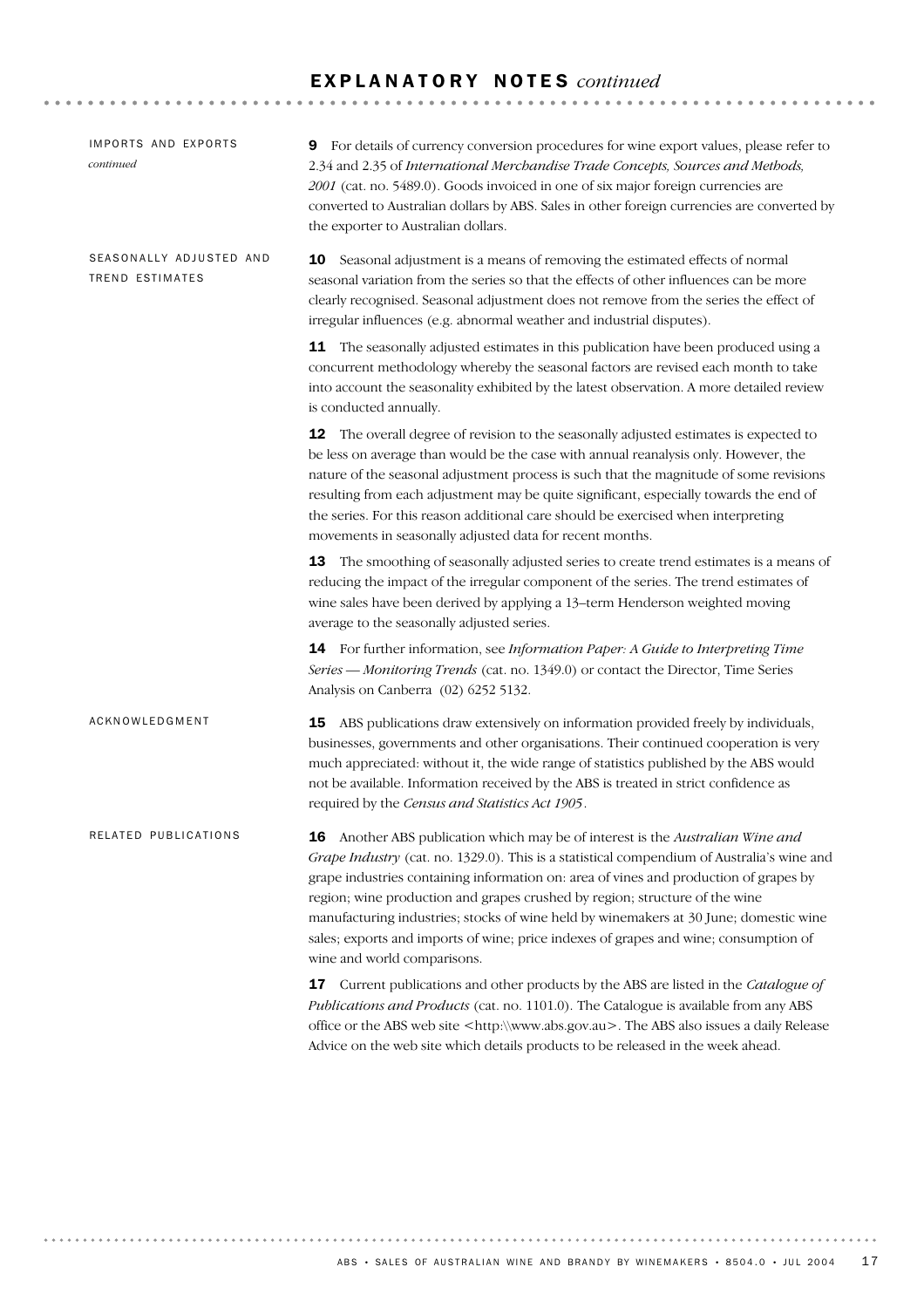# GLOSSARY

| Carbonated wine                 | Wine which has dissolved carbon dioxide and the carbon dioxide is added artificially to<br>the wine.                                                                                                                                                                                                                                                   |
|---------------------------------|--------------------------------------------------------------------------------------------------------------------------------------------------------------------------------------------------------------------------------------------------------------------------------------------------------------------------------------------------------|
| <b>Domestic Sales</b>           | All sales of Australian produced wine by winemakers within the scope of the survey<br>whether they be wholesale or retail sales, or bulk sales to other wineries outside of the<br>scope of the survey. Excluded are inter-winery sales, sales to ships' stores and the<br>volume of imported wine blended with Australian wine and sold domestically. |
| <b>Exports</b>                  | Exports of wine to overseas ports including sales made by exporters and wine producers.                                                                                                                                                                                                                                                                |
| Fortified wine                  | Wine to which grape spirit, brandy or both has been added, thereby adding alcoholic<br>strength and precluding further fermentation. Fortified wine must contain at least<br>150 millilitres/litre and not more than 200 millilitres/litre of ethanol at 200° Centigrade.                                                                              |
| Grape spirit                    | Spirit obtained from the distillation of wine or by-products of winemaking or the<br>fermented liquor of a mash of dried grapes and contains methanol in a proportion not<br>exceeding 3 grams per litre at 20° Centigrade of the ethanol content.                                                                                                     |
| Imports for home<br>consumption | Imported goods brought into the country for consumption or further processing, but<br>excluding goods imported with the reasonable expectation of re-export within a limited<br>time.                                                                                                                                                                  |
| Other containers                | All other wine packaging except glass bottles containing less than 2 litres and soft packs.<br>Included in this category are glass containers greater than 2 litres, cans and bulk wine in<br>tankers or other such containers.                                                                                                                        |
| Other wine products             | Products such as flavoured wine, cocktails, marsala, aperitif and tonic wines.<br>De-alcoholised, low and reduced alcohol wines are also included.                                                                                                                                                                                                     |
| Soft packs                      | A container type including all collapsible packs whether plastic or of other material.                                                                                                                                                                                                                                                                 |
| Sparkling                       | A product consisting of wine that by complete or partial fermentation of contained<br>sugars has become surcharged with carbon dioxide.                                                                                                                                                                                                                |
| Table wine                      | A product of the complete or partial fermentation of fresh grapes or products derived<br>solely from fresh grapes.                                                                                                                                                                                                                                     |
| Total other wine                | Includes fortified wines such as sherry, port, muscat, madiera, tokay and white port etc.,<br>sparkling wines both bottle and bulk fermentated, carbonated wine, vermouth and other<br>wine products such as flavoured wine, cocktails, marsala, aperitif and tonic wines,<br>de-alcoholised and low or reduced alcohol wines.                         |